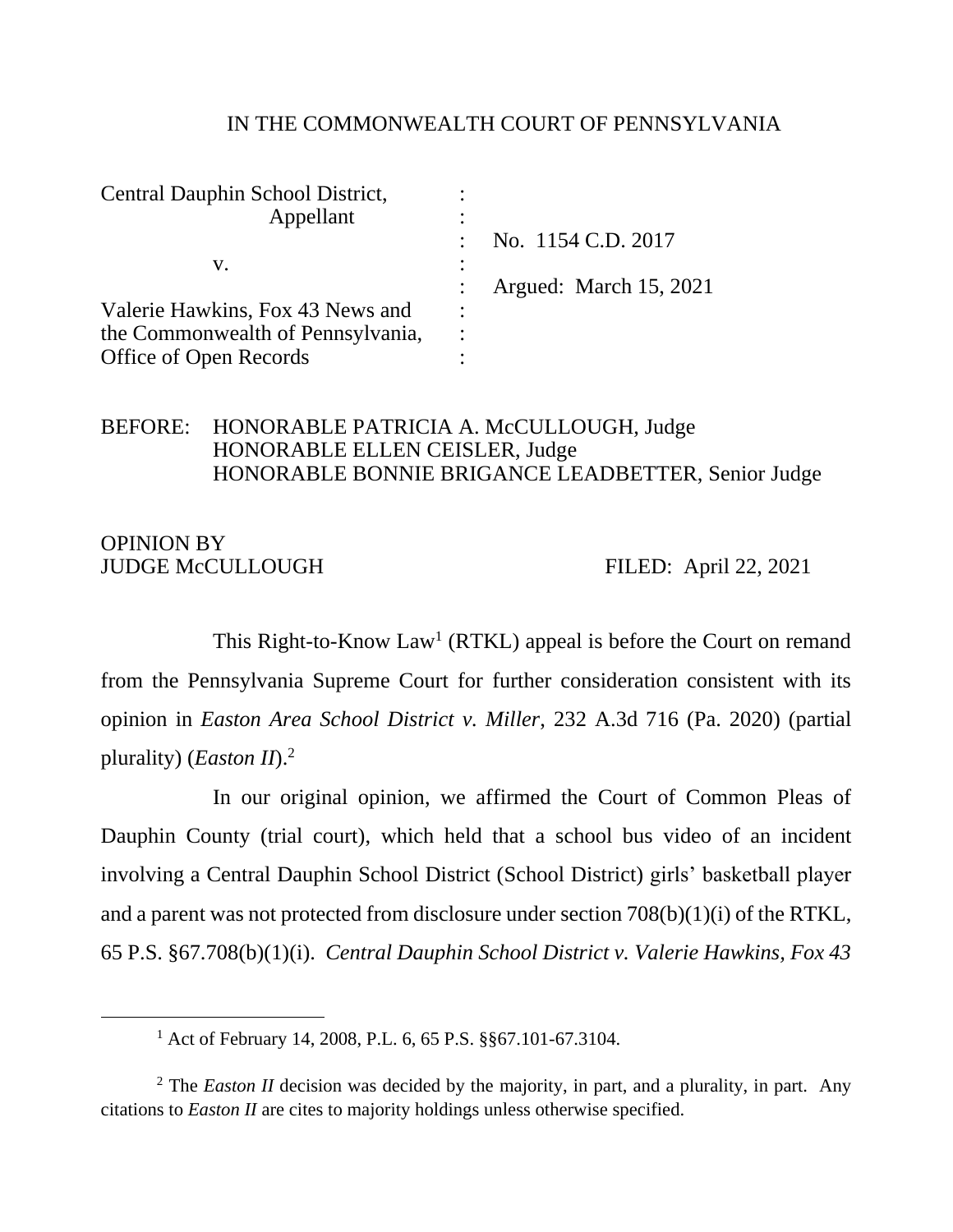*News and the Commonwealth of Pennsylvania, Office of Open Records*, 199 A.3d 1005 (Pa. Cmwlth. 2018), *vacated,* 238 A.3d 337 (Pa. 2020). Section 708(b)(1)(i) of the RTKL exempts from public access a record the disclosure of which "would result in the loss of Federal or State funds by an agency or the Commonwealth." 65 P.S. §67.708(b)(1)(i). The School District argued that if it disclosed the video, it would lose Federal funding under the Federal Family Educational Rights and Privacy Act (FERPA), 20 U.S.C.  $\S 1232g(b)(1)$  and (2), which generally provides for the withholding of Federal funding to educational agencies or institutions that have a "policy or practice" of releasing "education records"<sup>3</sup> and personally identifiable information contained in those records unless certain conditions are present. 4 Our

 $4$  Section 1232g(b)(1) of FERPA provides:

20 U.S.C. §1232g(b)(1) (emphasis added). Section 1232g(b)(2) of FERPA additionally provides for exceptions where the student's parent consents to disclosure or a court orders the disclosure:

<sup>&</sup>lt;sup>3</sup> "Education record" is defined in FERPA as "those records, files, documents, and other materials which – (i) contain information *directly related* to a student; and (ii) are *maintained* by an educational agency or institution or by a person acting for such agency or institution." 20 U.S.C. §  $1232g(a)(4)(A)$  (emphasis added).

No funds shall be made available under any applicable program to any educational agency or institution *which has a policy or practice of permitting the release of education records* (or personally identifiable information contained therein other than directory information, as defined in paragraph (5) of subsection (a)) of students without the written consent of their parents to any individual, agency, or organization, other than [those listed in subsections (A)-(L), which are not at issue in the case *sub judice*].

No funds shall be made available . . . to any educational agency or institution which has a policy or practice of releasing, or providing access to, any personally identifiable information in education records . . . unless--

<sup>(</sup>A) there is written consent from the student's parents specifying records to be released, the reasons for such release, and to **(Footnote continued on next page…)**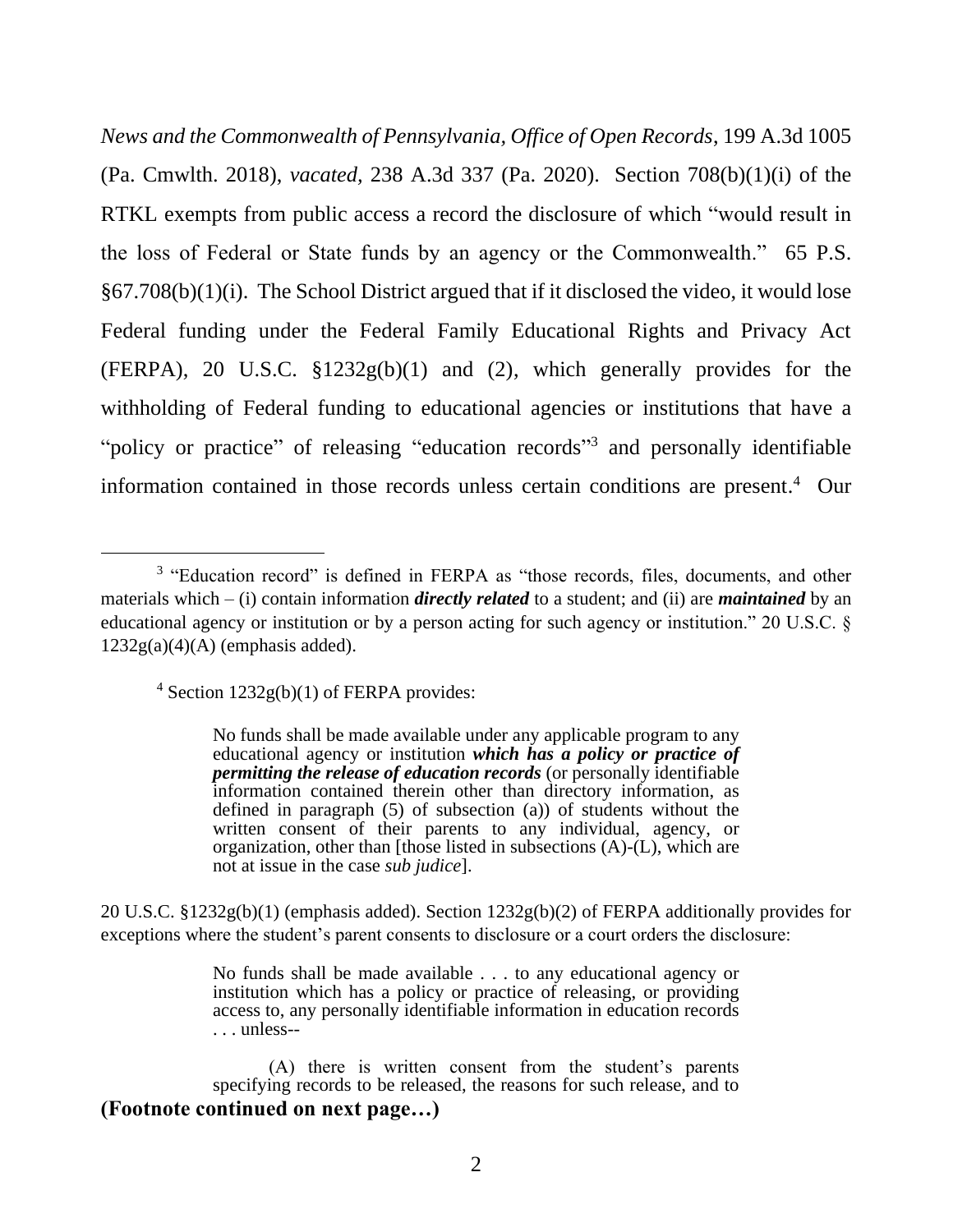original decision was based in large part on our conclusion that the bus video in question was *not* an "education record" for purposes of FERPA's privacy protections. We concluded that, because the bus video was not an "education record," the School District would not lose funds under FERPA if it was released, and therefore, it was not exempt from public disclosure under the loss of funds exception under section 708(b)(1)(i) of the RTKL, 65 P.S. §67.708(b)(1)(i).

On remand, we reach the same result as we reached in our original opinion and affirm the trial court, although our reasons for doing so have been modified to conform to the rationale of *Easton II*.

## **Facts and Procedural History**

 On February 23, 2016, Valerie Hawkins, on behalf of Fox 43 News (Fox), submitted a written RTKL request to the School District that stated, in pertinent part, as follows:

> [Fox] is requesting a copy of the video that was captured by a school bus camera system that occurred on Feb. 16, 2016. According to paperwork filed at Magisterial District Judge Lowell Witmer's office, Erica Rawls grabbed the wrist of a 17-year-old girl after the [Central Dauphin] East girls' basketball [team] returned from a District 3 playoff game at Central Dauphin on Feb. 16 (see attached document). Rawls was cited with a summary count of harassment. We would

20 U.S.C. §1232g(b)(2)(A)-(B).

whom, and with a copy of the records to be released to the student's parents and the student if desired by the parents, or

<sup>(</sup>B) . . . such information is furnished in compliance with judicial order, or pursuant to any lawfully issued subpoena, upon condition that parents and the students are notified of all such orders or subpoenas in advance of the compliance therewith by the educational institution or agency . . . .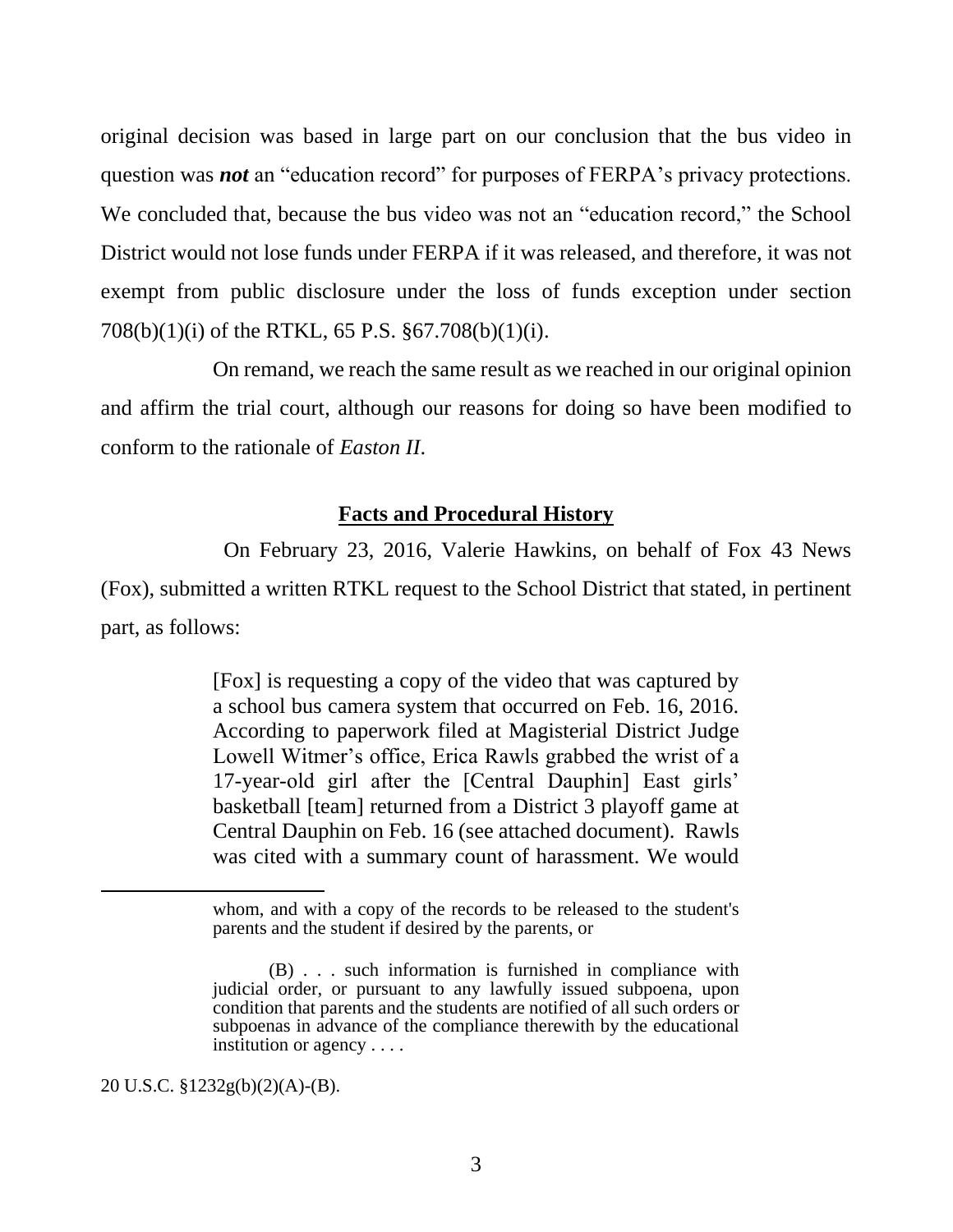like to obtain a video copy of the incident that was captured by the school bus video system.

(Reproduced Record (R.R.) at 5a.)

The School District denied the request for the stated reason that disclosure of the video would violate FERPA, and the potential loss of Federal funds under FERPA exempted the video from disclosure under the RTKL's loss of funds exemption in section 708(b)(1)(i) of the RTKL,<sup>5</sup> 65 P.S.  $\S 67.708(b)(1)(i)$ .<sup>6</sup>

Fox appealed to the Office of Open Records (OOR). Before the OOR, the School District submitted a sworn affidavit of Assistant Superintendent Karen McConnell, its open records officer. The OOR determined that the school bus video was not exempt and ordered its release. The School District appealed to the trial court, which held an evidentiary hearing. Assistant Superintendent McConnell testified that students are individually identifiable in the video by both facial recognition and by the jersey numbers that are embroidered on their backpacks. (R.R. at 238a-39a.) She further testified that the video was created (converted to a permanent form) for the purpose of investigating student and staff conduct for safety and disciplinary purposes. (R.R. at 236a-37a.) When asked whether the School District had the ability to redact the video, Assistant Superintendent McConnell stated that the School District does not have the capability of doing that. She testified in this regard, as follows:

<sup>5</sup> Alternatively, the School District asserted that the video was a record "relating to" a noncriminal investigation and, thus, exempt under section 708(b)(17) of the RTKL, 65 P.S.  $§67.708(b)(17)$ . That issue is not before us.

 $6$  The exemption set forth in section 708(b)(1)(i) of the RTKL provides: "Except as provided in subsections (c) and (d), the following are exempt from access by a requester under this act: (1) A record, the disclosure of which: (i) would result in the loss of Federal or State funds by an agency or the Commonwealth[.]" 65 P.S.  $\S 67.708(b)(1)(i)$ .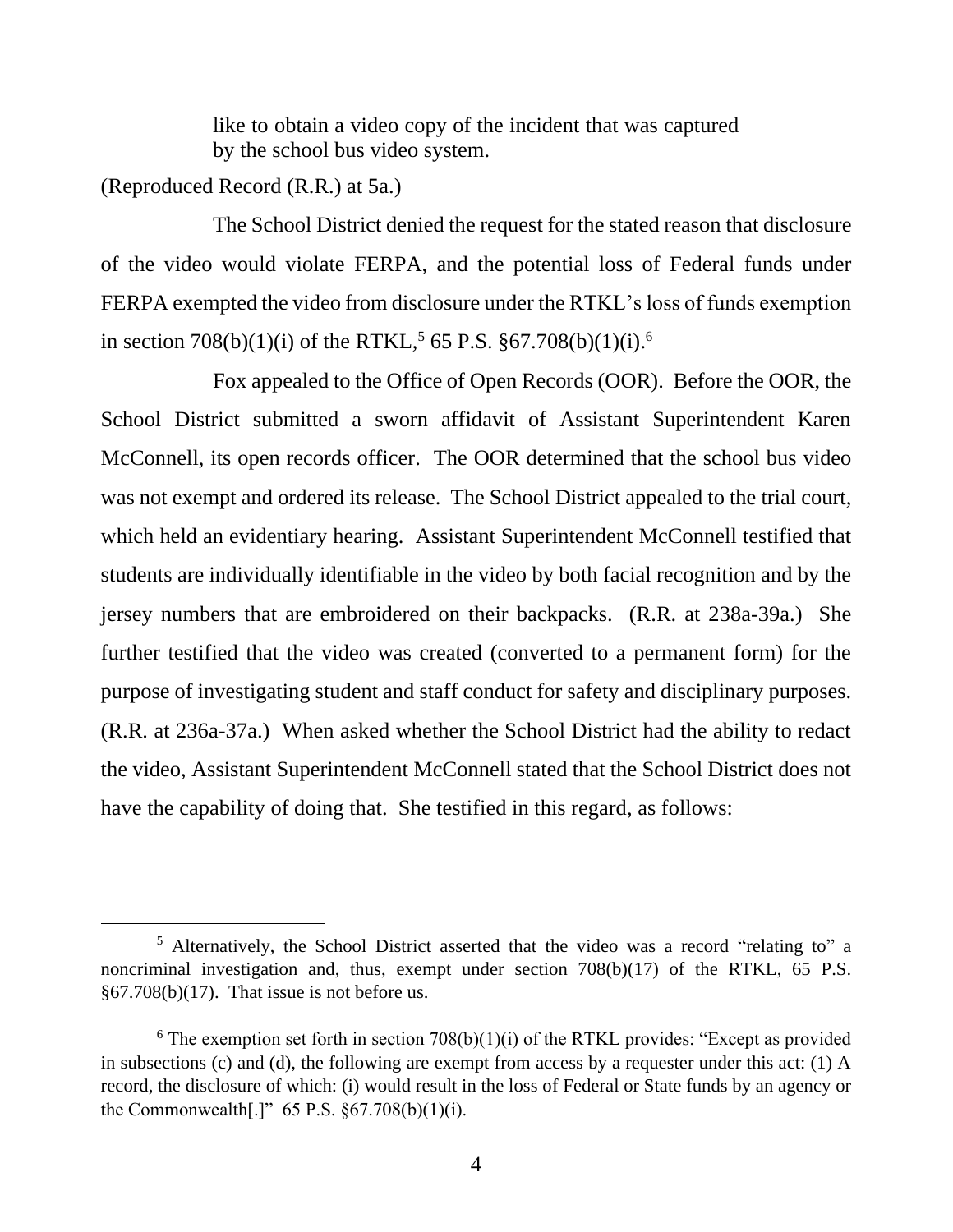Q. Do you know whether or not the [School District] has the ability to redact or pixelate or do anything to obscure the images of students on any individual video recording?

A. We do not have the capability of doing that.

#### (R.R. at 241a.)

The trial court affirmed the OOR, finding that the video was not an "education record" under FERPA because it was not "part of a student's permanent academic record." (Trial court op., 8/1/2017, at 12.) Concluding that disclosure of the video would not jeopardize the School District's Federal funding under FERPA, the trial court held that the School District did not prove that the video was exempt under the loss of funds exemption in section  $708(b)(1)(i)$  of the RTKL, 65 P.S.  $§67.708(b)(1)(i)$ . Therefore, the trial court found that the video was a public record pursuant to the RTKL. *Id.* at 12, 16. The School District appealed to this Court.

## **A. Our Prior Opinion in the Case** *Sub Judice*

On December 10, 2018, this Court issued its opinion and order, affirming the trial court. We agreed that the video at issue was not exempt from disclosure under the loss of funds exemption contained in section  $708(b)(1)(i)$  of the RTKL, 65 P.S. §67.708(b)(1)(i). Relying on our decision in *Easton Area School District v. Miller*, 191 A.3d 75 (Pa. Cmwlth. 2018) (*Easton I*), *aff'd Easton II*, we concluded that the video at issue was not an "education record" because the School District failed to establish the first part of the "education record" definition in FERPA that the video be "directly related" to a student.<sup>7</sup> We noted that the video revealed nothing about a

<sup>&</sup>lt;sup>7</sup> In *Easton I*, we held that a school bus video showing a teacher physically disciplining a student was not an "education record" because it did not "directly relate" to a student but rather directly related to a teacher's performance. However, at the time we rendered our decision in this **(Footnote continued on next page…)**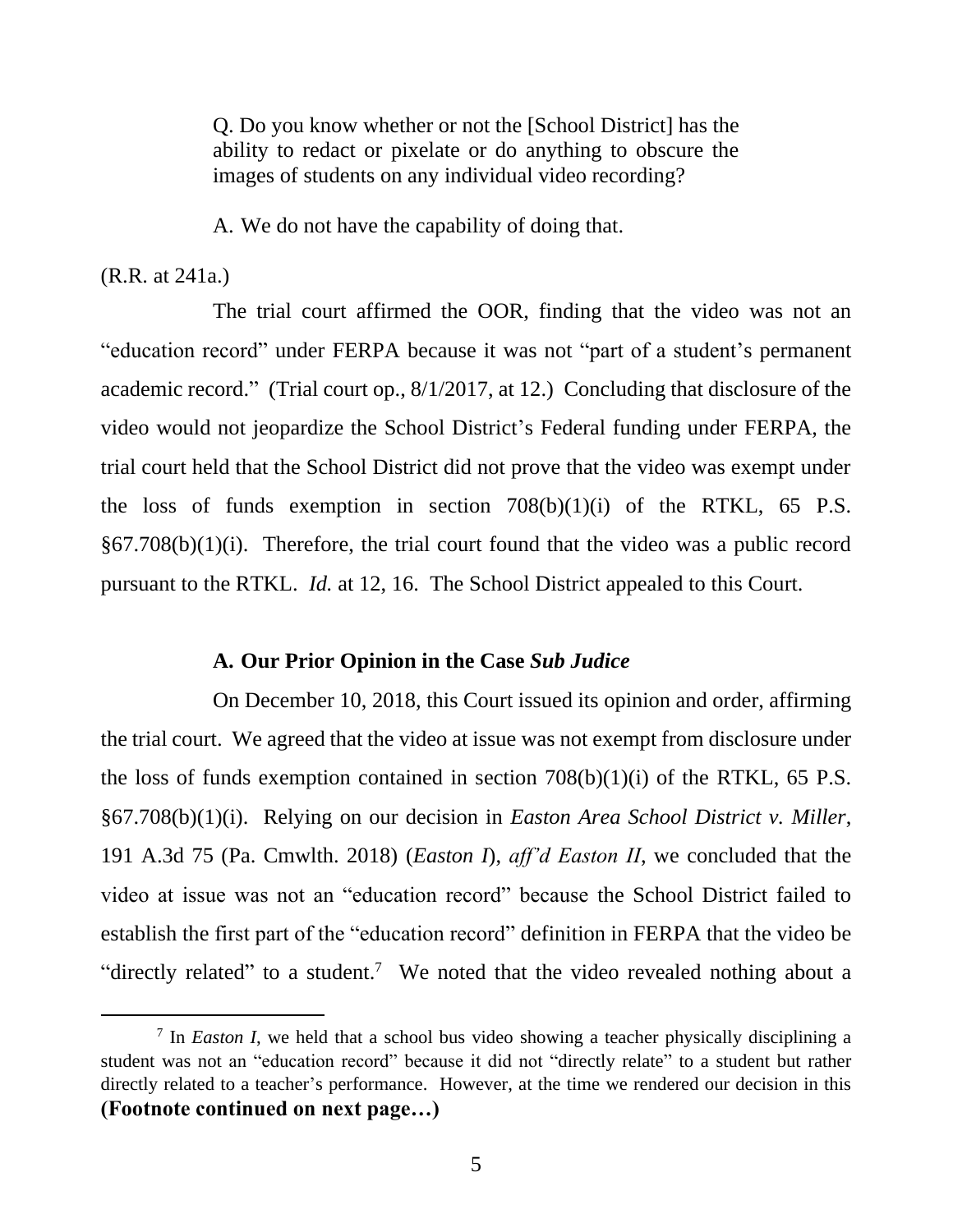student-specific file, either academic or disciplinary in nature, and it was unknown whether the School District used the video in the discipline of the unnamed student. *Central Dauphin School District*, 199 A.3d at 1013-14. Further, we found that the School District failed to establish the second part of the definition that the video was "maintained by the institution."

Because the School District did not prove that the video "directly relates" to a student or that it is "maintained" in the manner contemplated by FERPA, we affirmed the trial court, ruling that the school bus video is not an "education record" for purposes of FERPA and, thus, not exempt from disclosure under section 708(b)(1)(i) of the RTKL, 65 P.S. §67.708(b)(1)(i).

#### **B. Remand**

On January 9, 2019, the School District petitioned the Pennsylvania Supreme Court for allowance of appeal, arguing that we erred in our determination that the video is not an "education record" under FERPA, 20 U.S.C. §1232g. Meanwhile, on June 18, 2020, a plurality of the Supreme Court<sup>8</sup> affirmed our decision in *Easton I*,

case, relying in part on our decision in *Easton I*, our decision in *Easton I* had not yet been reviewed by the Supreme Court. As discussed *infra*, the Supreme Court rejected our reasoning as to why we believed the video did not "directly relate" to the student. Whether the bus video is "directly related" to the student is one of the issues we revisit on remand.

<sup>8</sup> As noted, the decision of the Supreme Court in *Easton II* was not unanimous. Justice Dougherty authored the opinion. A majority of the Justices agreed that although the video was an education record under FERPA, it should be released. (Part III(A)(2) of the Opinion). However, the *Easton II* decision did not carry a majority with respect to its requirement that the school district redact the video (Part III(B)). Justices Dougherty, Todd and Donohue joined Part III(B) of the Opinion that required the education record to be disclosed, in redacted form. Chief Justice Saylor and Justices Baer, Wecht, and Mundy believed that it should be released in unredacted form because the redaction question was not before the Supreme Court and declined to join that part of the decision.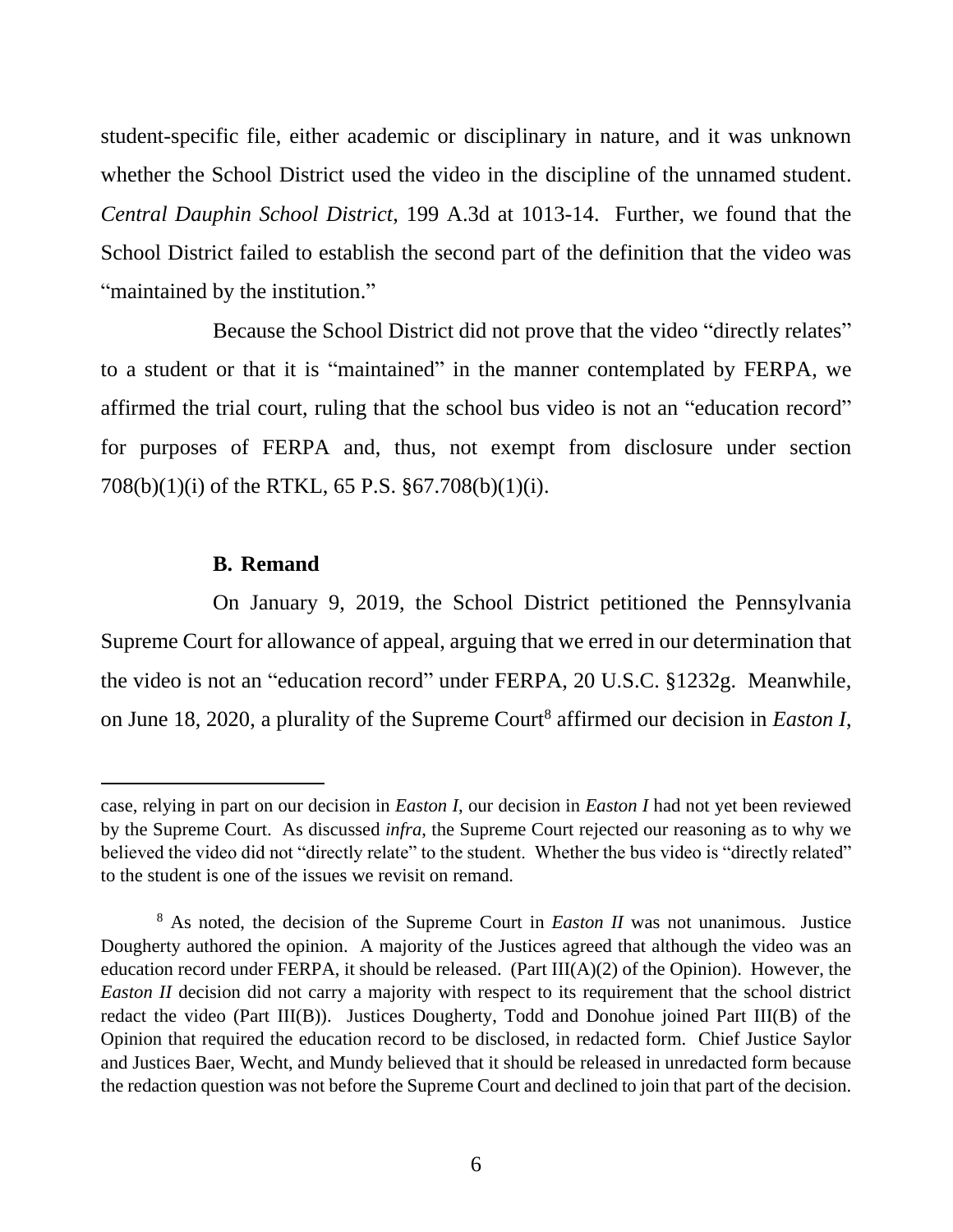but its analysis significantly departed from our analysis. By Order dated September 1, 2020, the Supreme Court vacated our December 18, 2018 opinion and order in the case *sub judice* and remanded for consideration of its opinion in *Easton II.*

On December 14, 2020, we directed the parties to file supplemental briefing to address the following issue:

> Whether the video recording is an education record under [FERPA], and, if so, whether the video recording is protected from disclosure under the [RTKL] or may be disclosed in redacted form.

#### **Analysis**

#### **A.** *Easton II*

Because we have been directed to reconsider our decision in light of the Supreme Court's opinion in *Easton II*, we begin with an analysis of that case.<sup>9</sup>

In *Easton II*, it was alleged that an Easton Area School District (district) elementary school teacher physically disciplined a child on a school bus. Rudy Miller and *The Express Times* (collectively, Miller) submitted a RTKL request to the district, seeking a copy of the surveillance video from the school bus security camera capturing the incident. *Easton II*, 232 A.3d at 719. The district withheld the video under the loss of funds exemption in section  $708(b)(1)(i)$  of the RTKL, 65 P.S.  $\S 67.708(b)(1)(i)$ . Relying on the definitions of "education record" and "personally identifiable information" as used in FERPA, the district argued that the video was exempt from disclosure as an "education record." *Id.* Miller appealed to the OOR.

The OOR determined that only those records relating to student academics are "education records" under FERPA and, because the video was not part of the

<sup>&</sup>lt;sup>9</sup> In support of the School District's arguments, the Pennsylvania State Education Association has filed an *amicus curiae* brief.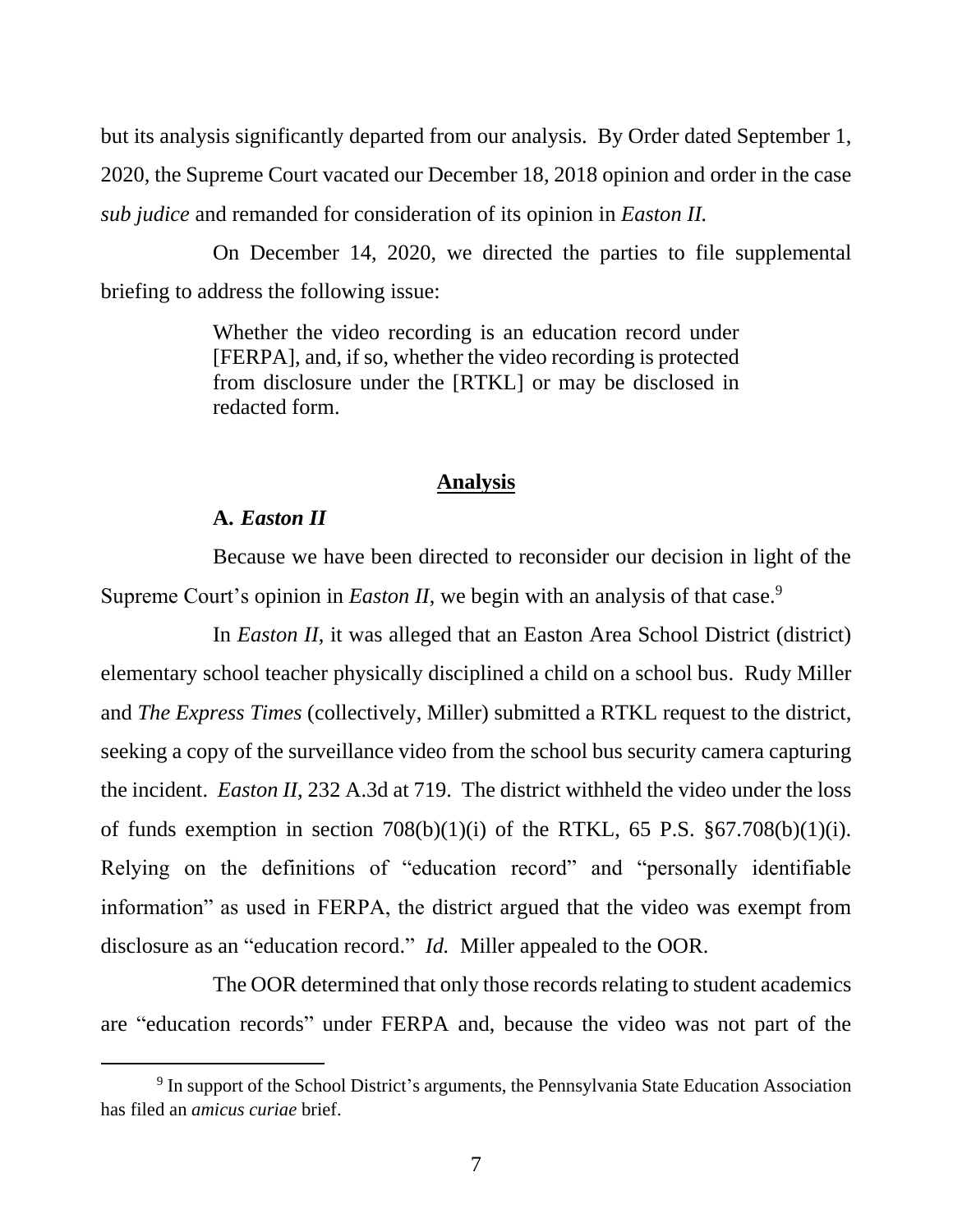student's permanent academic file, the video was not an "education record" under FERPA. The OOR issued a final determination granting Miller's appeal and ordered the district to disclose the video within 30 days. *Id.* at 720.

The district appealed to the Court of Common Pleas of Northampton County (common pleas court), which agreed with the OOR's determination that the video was not an "education record" under FERPA because the district failed to establish that the video contained information depicting a student's academic or educational performance. *Id*. Thereafter, the district appealed to this Court.

In a unanimous published decision, a three-judge panel of this Court affirmed the common pleas court's order. Contrary to the rationale of the lower tribunals, we reasoned that FERPA did not require an "education record" to be related exclusively to a student's academic performance. *Id.* at 721. We emphasized that FERPA required the information to be "directly related to a student" and because the video was only "tangentially related" to students on the bus and instead "directly related" to the teacher disciplining the student, the video was not an "education record." *Id.* Based on that determination, we held, because the video did not constitute an "education record" under FERPA, its disclosure would not subject the district to a loss of federal funding. We thus concluded that the common pleas court did not err in holding that the district failed to prove that the video was exempt from disclosure under the loss of funds exemption of the RTKL, 65 P.S. §67.708(b)(1)(i). *Easton II*, 232 A.3d at 721.

The Supreme Court granted discretionary review to consider whether we erred in determining that the video (itself a public record subject to disclosure under the RTKL) was not exempt from disclosure under FERPA.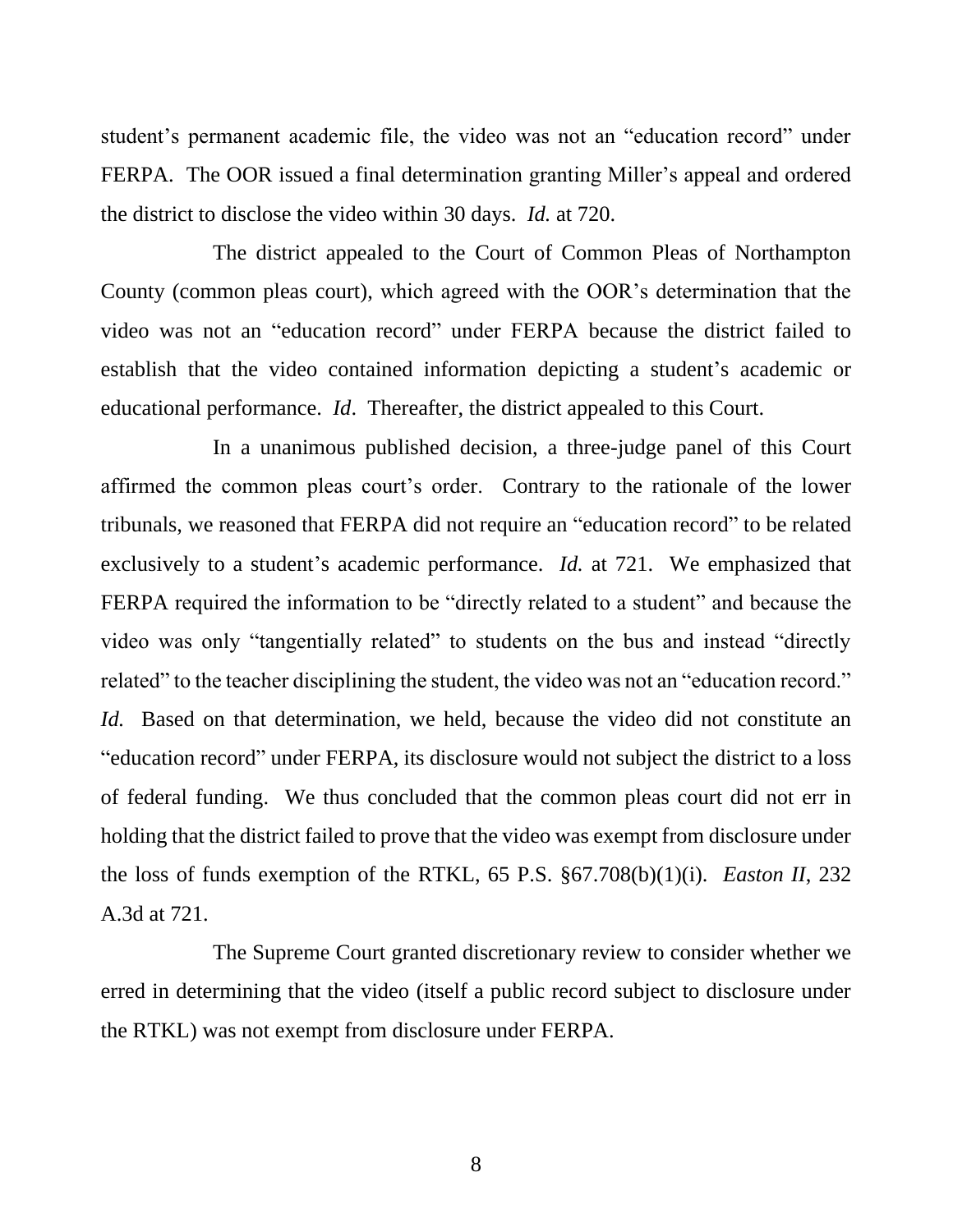The Supreme Court held that the plain language of section 708(b)(1)(i) of the RTKL, 65 P.S. §67.708(b)(1)(i), required the district to prove, by a preponderance of the evidence, that disclosure of the video in fact "would result in the loss of Federal . . . funds by an agency or the Commonwealth." *Easton II*, 232 A.3d at 726. The Supreme Court explained, for the district to prove the applicability of that exemption, it was required to establish all of the conditions set forth in FERPA that would result in the loss of funding to the district stemming from its disclosure of the video. *Id.* Turning to the conditions set forth in section 1232g(b)(1) of FERPA, the Supreme Court identified two conditions the district was required to prove to establish that the disclosure of the video would result in the loss of funding.

First, the district must be an educational agency or institution that either currently receives, or is eligible to receive, funding through an applicable program that would be lost by the district's violation of FERPA. *Id*. at 726-27 (citing 20 U.S.C. §1232g(b)(1) ("No funds shall be made available under any applicable program to any educational agency or institution.")). Second, to lose funding under FERPA, there must be a "policy or practice" of "releasing," "permitting the release of," or "providing access to" protected education records or personally identifiable information contained in those records. *Id*. at 727 (citing 20 U.S.C. §1232g(b)(1)-(2)).

Regarding the threshold condition, *i.e.*, the district's Federal funding eligibility, the Supreme Court concluded that the district was eligible to receive applicable Federal funding and was, therefore, subject to FERPA's requirements. The Court pointed out that the district did not prove this requirement. *Id*. However, because neither Miller nor the lower tribunals raised or disputed the district's Federal funding eligibility, and because such information was readily available in the public domain, the Supreme Court accepted for purposes of its analysis that the district was in fact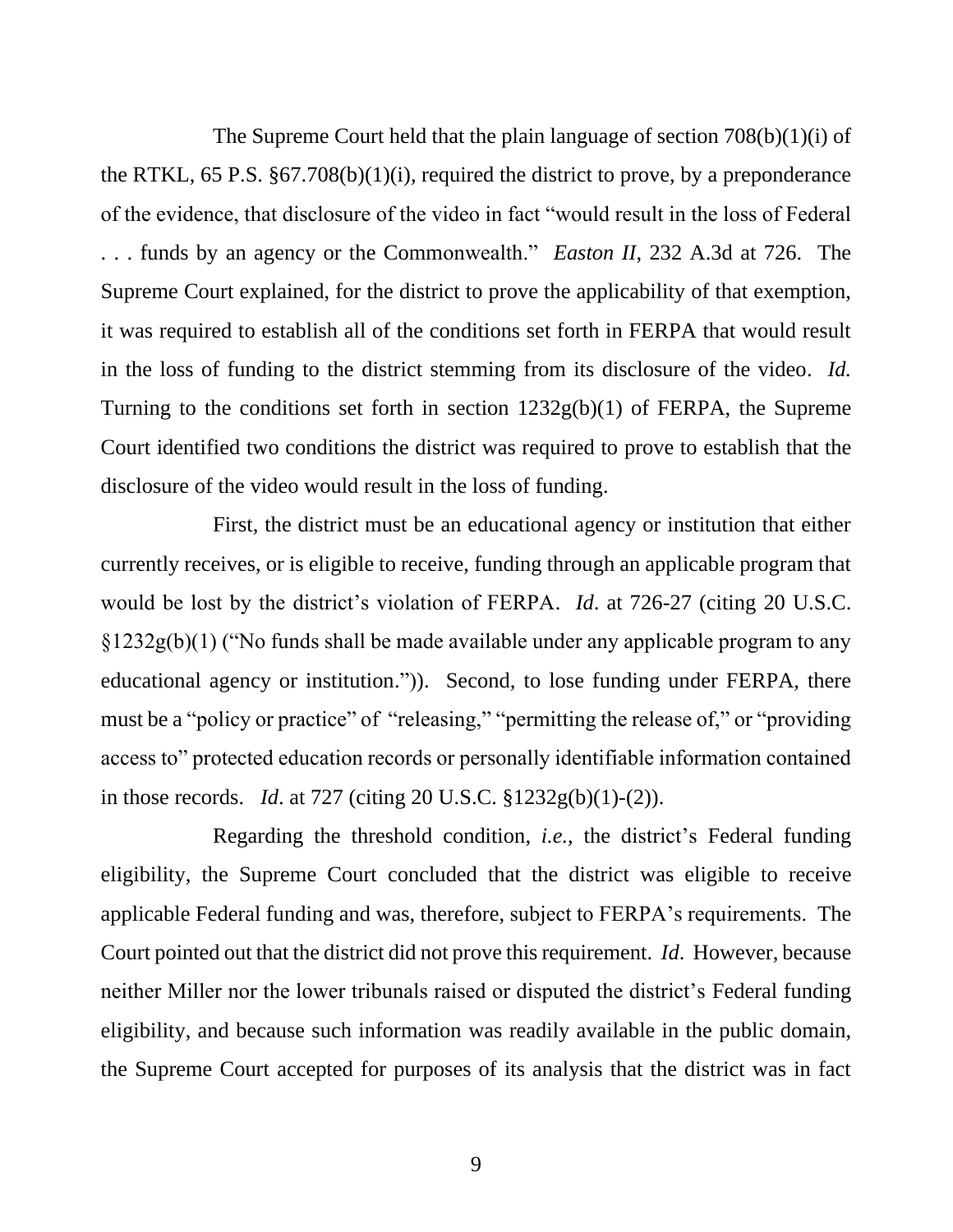eligible to receive funding through an applicable program that could be lost by its violation of FERPA. The Supreme Court cautioned, however, that because the burden is on the party asserting the exemption, "such an omission may prove fatal to an agency's attempt to invoke FERPA as a basis for withholding records pursuant to a RTKL request." *Id.*

With regard to the second condition, that there be a "policy or practice" of releasing protected education records, the Supreme Court noted that there was nothing in the record to suggest the district had a "policy or practice" regarding the release of or access to information covered by FERPA. *Id.* The Court concluded that the district failed to demonstrate by a preponderance of the evidence that its disclosure of the requested video would result in the loss of Federal funding under FERPA. *Id*. The Supreme Court emphasized that the "policy or practice" language denotes that there be "repeated or systematic violations of student privacy, as opposed to singular or exceptional instances." *Id*. This, in the Supreme Court's view, precluded a finding that the disclosure of the single requested video at issue qualified as a "policy or practice" as contemplated by sections 1232g(b)(1)-(2) of FERPA. *Id*. Highlighting FERPA's exceptions in section  $1232g(b)(2)(A)$  and (B), the Court further found that the district's disclosure of the video in that instance would be without consequence because it would be at the direction of an OOR or judicial order. *Id*. (citing 20 U.S.C.  $\S 1232g(b)(2)(B)$ . Thus, concluded the Supreme Court, the district failed to demonstrate it would lose Federal funding under FERPA as a result of disclosing the video, and therefore, it could not avail itself of the loss of funds exception to disclosure found in RTKL section 708(b)(1)(i), 65 P.S. §67.708(b)(1)(i).

The Supreme Court next examined whether the district could withhold the video under sections 102 and 305(a)(3) of the RTKL, 65 P.S. §§67.102, .305(a)(3), as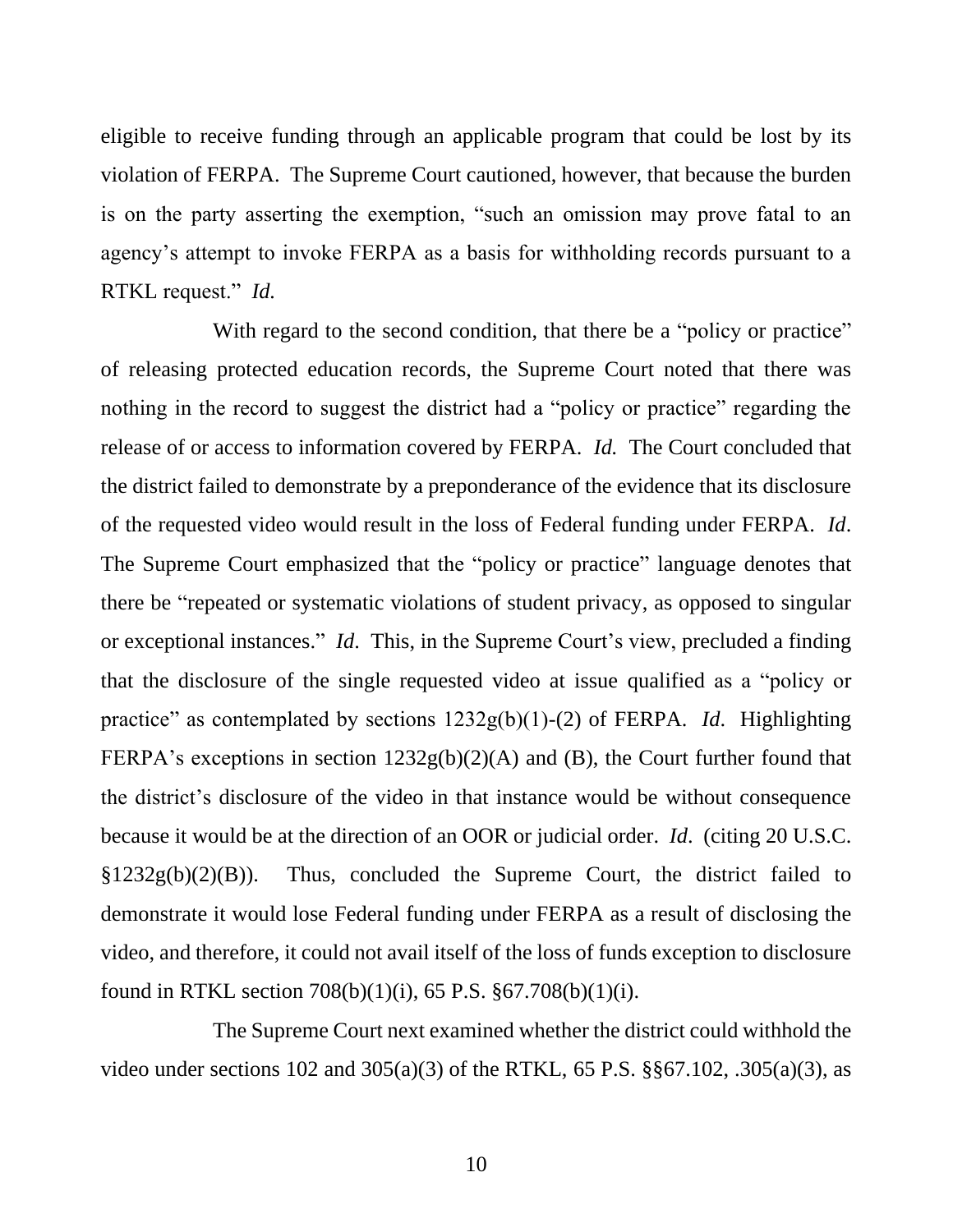a record that is exempt under "any other state or [F]ederal laws or regulations." *Easton II*, 232 A.3d at 728. As the Supreme Court observed, section 102 of the RTKL defines a "public record," in part, as a record that "is not exempt from being disclosed under any other Federal . . . law or regulation." 65 P.S. §67.102. Section 305(a)(3) of the RTKL provides that a record in the possession of a local agency is presumed to be a public record unless, *inter alia*, "the record is exempt from disclosure under any other Federal . . . law or regulation." 65 P.S.  $\S 67.305(a)(3)$ . To avail itself of an exemption from disclosure under these sections, the district had to demonstrate that the video was exempt from disclosure under FERPA.

Because FERPA forestalls funding to schools having a policy or practice of releasing, or providing access to, any personally identifiable information in "education records," the Supreme Court addressed whether the video was an "education record." FERPA defines "education record" as "those records, files, documents, and other materials which-- (i) contain information *directly related* to a student; and (ii) are maintained by an educational agency or institution or by a person acting for such agency or institution." 20 U.S.C.  $\S 1232g(a)(4)(A)$  (emphasis added). The Supreme Court, consulting the United States Department of Education's (USDOE) FAQs on Photos and Videos as guidance, found that the video was "directly related" to the students depicted therein. As noted by the Supreme Court, the USDOE guidance document explains the following factors should be considered in determining whether a photo or video is "directly related" to a student:

> The educational agency or institution uses the photo or video for disciplinary action (or other official purposes) involving the student (including the victim of any such disciplinary incident); [and]

The photo or video contains a depiction of an activity: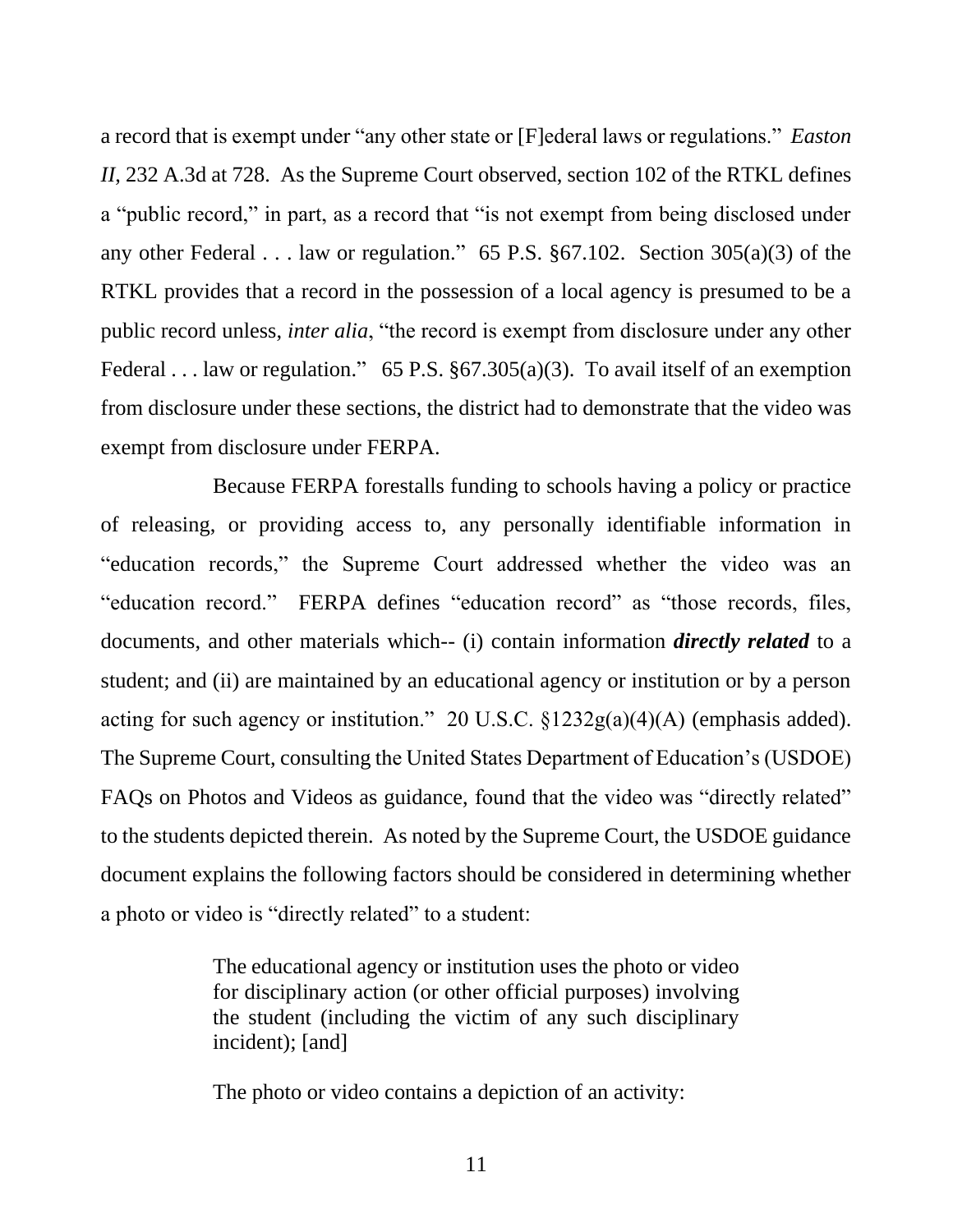that resulted in an educational agency or institution's use of the photo or video for disciplinary action (or other official purposes) involving a student (or, if disciplinary action is pending or has not yet been taken, that would reasonably result in use of the photo or video for disciplinary action involving a student) . . .

that shows a student getting injured, attacked, victimized, ill, or having a health emergency . . . or

[t]he audio or visual content of the photo or video otherwise contains personally identifiable information contained in a student's education record.

*Id.* at 729 (citing USDOE FAQs on Photos and Videos under FERPA).

The Supreme court observed that "[u]ndisputedly, the video here 'reflect[s] an interaction between [a teacher] and a student' which became the subject of an investigation, and which was included in an inquiry regarding potential discipline for the teacher." *Id.* at 730. Further, the videographic images of students on a school bus would allow a reasonable person in the school community viewing the video to identify the students with reasonable certainty; thus, the Supreme Court concluded, the video contained personally identifiable information regarding each of the school students visible therein. *Id*. According to the Supreme Court,

> [a]s the student is the subject of some interaction with a teacher that warranted preservation of the video for an official purpose, whether the student is receiving discipline, or is the victim of some misconduct, or is one party in an innocuous interaction that was nevertheless part of an official inquiry, the video is as "directly related" to the student as much as it is related to the teacher.

*Id*.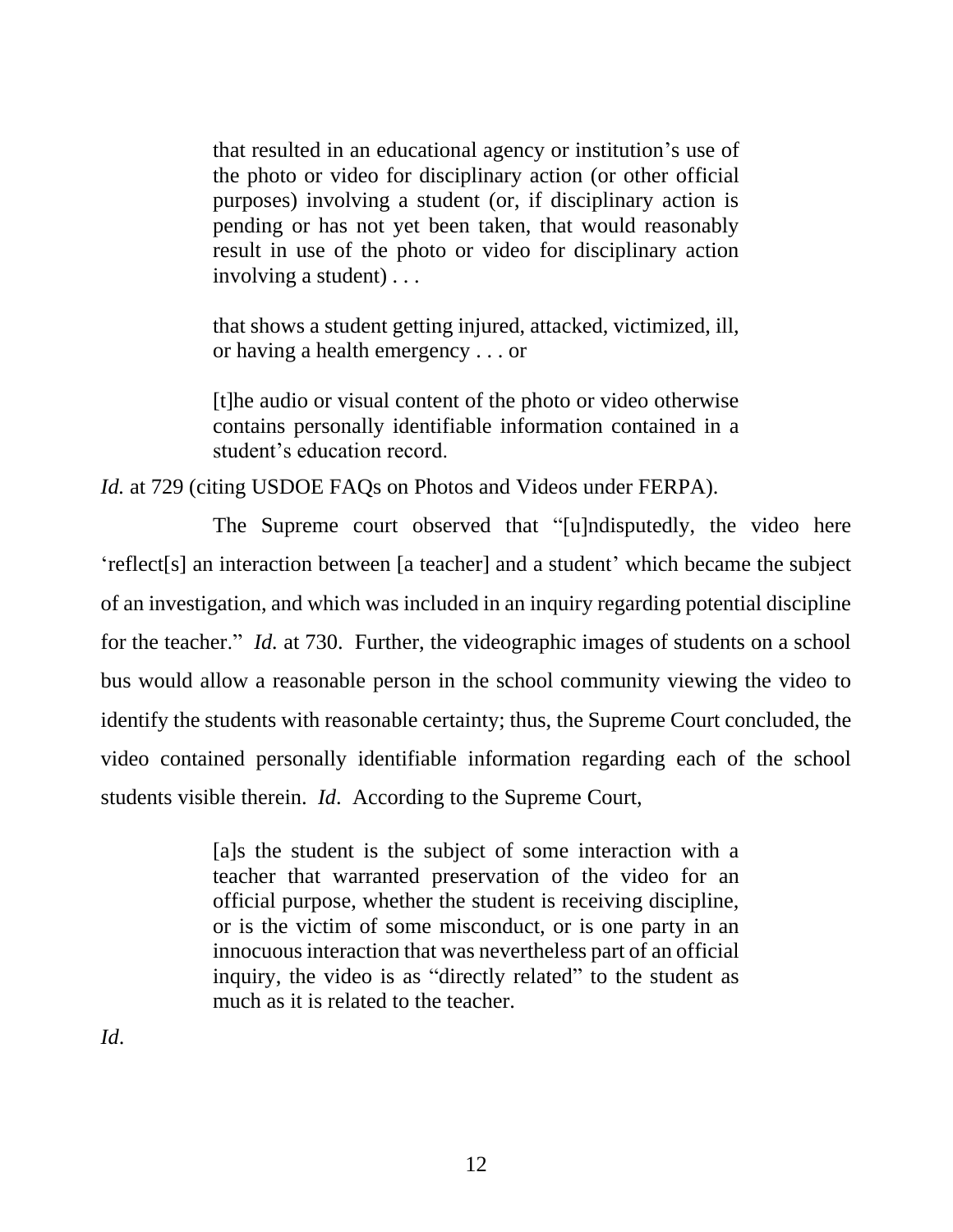The Supreme Court concluded that the video, which was generated and possessed by the district and depicted a student on a school bus interacting with a school teacher in the presence of other students, was a record both "maintained" by the school and "directly related" to the student who was the subject of the interaction, and was therefore an "education record" of that student within the meaning of FERPA. *Id*. However, this did not end the Supreme Court's inquiry.

The Supreme Court next observed that, *even though* the video is deemed an "education record," it could nevertheless still be released under FERPA as a "public record" in redacted form. *Id*. "FERPA regulations do allow schools to release education records or information without consent when the records have been 'deidentified,' that is, when all personally identifiable information has been removed." *Id.* at 729-30 (citing 34 C.F.R. §99.31(b)(1)). The Supreme Court observed that redaction of the students' identities in the video would eliminate the potential privacy harm which the FERPA prohibition seeks to prevent and would eliminate the need for parental consent as well. *Id*. The Supreme Court held that once redacted, the video would not run afoul of FERPA's coverage and thus would remove any argument that the video was not a public record and would further eliminate 65 P.S.  $\S 67.305(a)(3)$  as a basis for exemption, as it no longer would be exempt under Federal law or regulation. *Id*. at 731.

The Supreme Court further recognized that its holding in this regard was consistent with the provisions of the RTKL requiring redaction when a public record contains both information subject to disclosure and information not subject to release.

> Furthermore, the RTKL specifically provides, where a record contains information which is subject to access along with information which is not subject to access and the two cannot be physically separated, "the agency shall redact from the record the information which is not subject to access, and the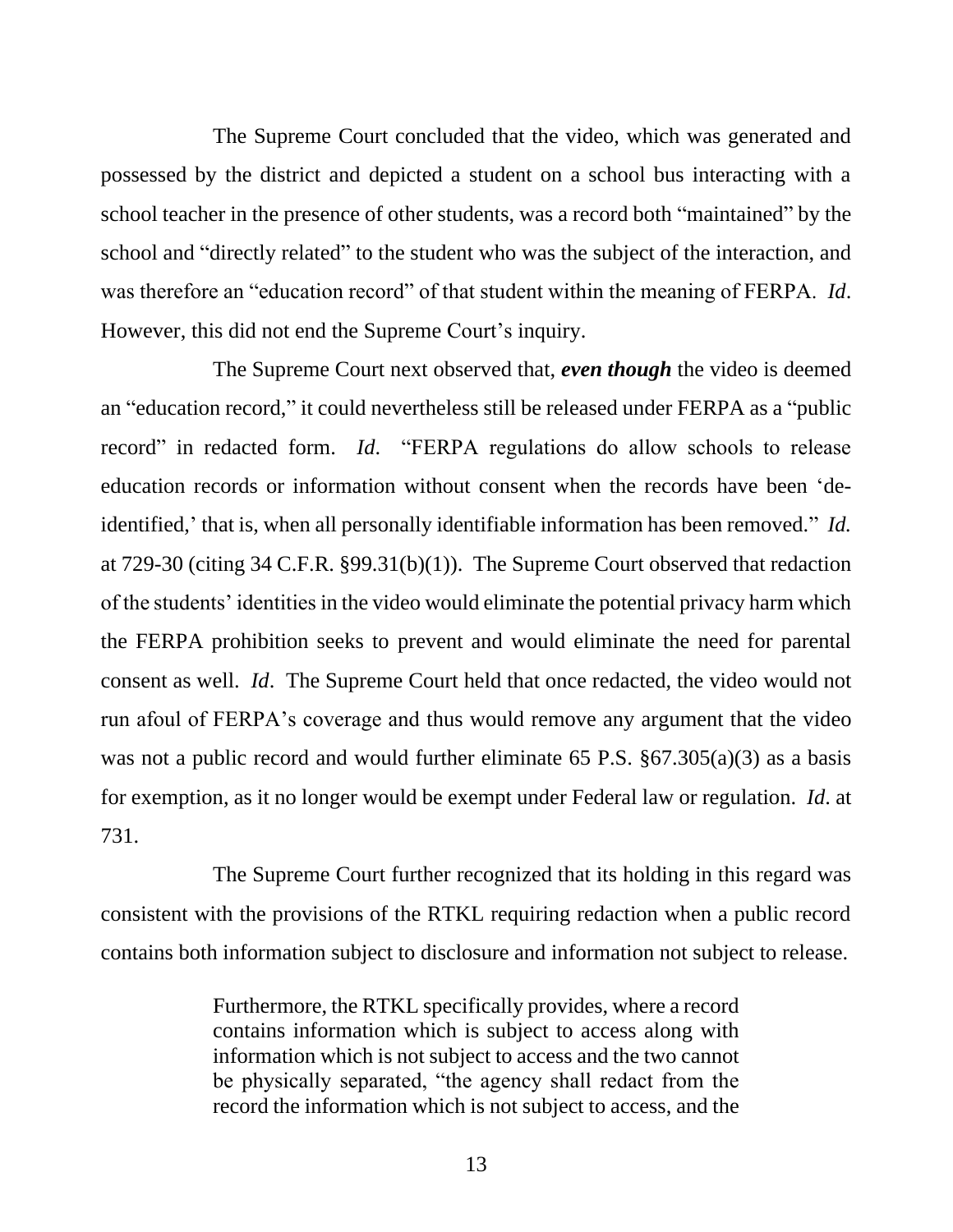response shall grant access to the information which is subject to access." [Section 706 of the RTKL,] 65 P.S. §67.706.[10] Thus, insofar as the video itself is a public record subject to disclosure under the RTKL but contains the images of school students which are not subject to disclosure, which, in our view, it is and does, the [d]istrict is obligated to redact [the] students' images by, for example, blurring or darkening portions of the video revealing the students' identities, and to subsequently provide access to the redacted video.

*Id.*

Finally, the Court addressed the privacy interests of third-party students (not to have their identity or locations revealed) implicated by disclosure of the video. *Id.* at 731. As required by *Pennsylvania State Education Association v. Commonwealth Department of Community and Economic Development* (*PSEA*), 148 A.3d 142 (Pa. 2016), the district was obligated to balance the students' and their parents' interests in controlling access to disclosure and dissemination of the children's images in the video against the public's interest in dissemination of those images, and to redact the video as necessary to protect those informational privacy interests. *Easton II*, 232 A.3d at 733. However, because Miller expressly disclaimed any public interest in disclosure of the identities of the students depicted in the video, the district could disclose the video without violating their informational privacy rights by redacting their images in the video. *Id*. at 733.

<sup>&</sup>lt;sup>10</sup> Section 706 of the RTKL concerns redaction of records, and provides in pertinent part:

If the information which is not subject to access is an integral part of the public record, legislative record or financial record and cannot be separated, the agency shall redact from the record the information which is not subject to access, and the response shall grant access to the information which is subject to access. The agency may not deny access to the record if the information which is not subject to access is able to be redacted.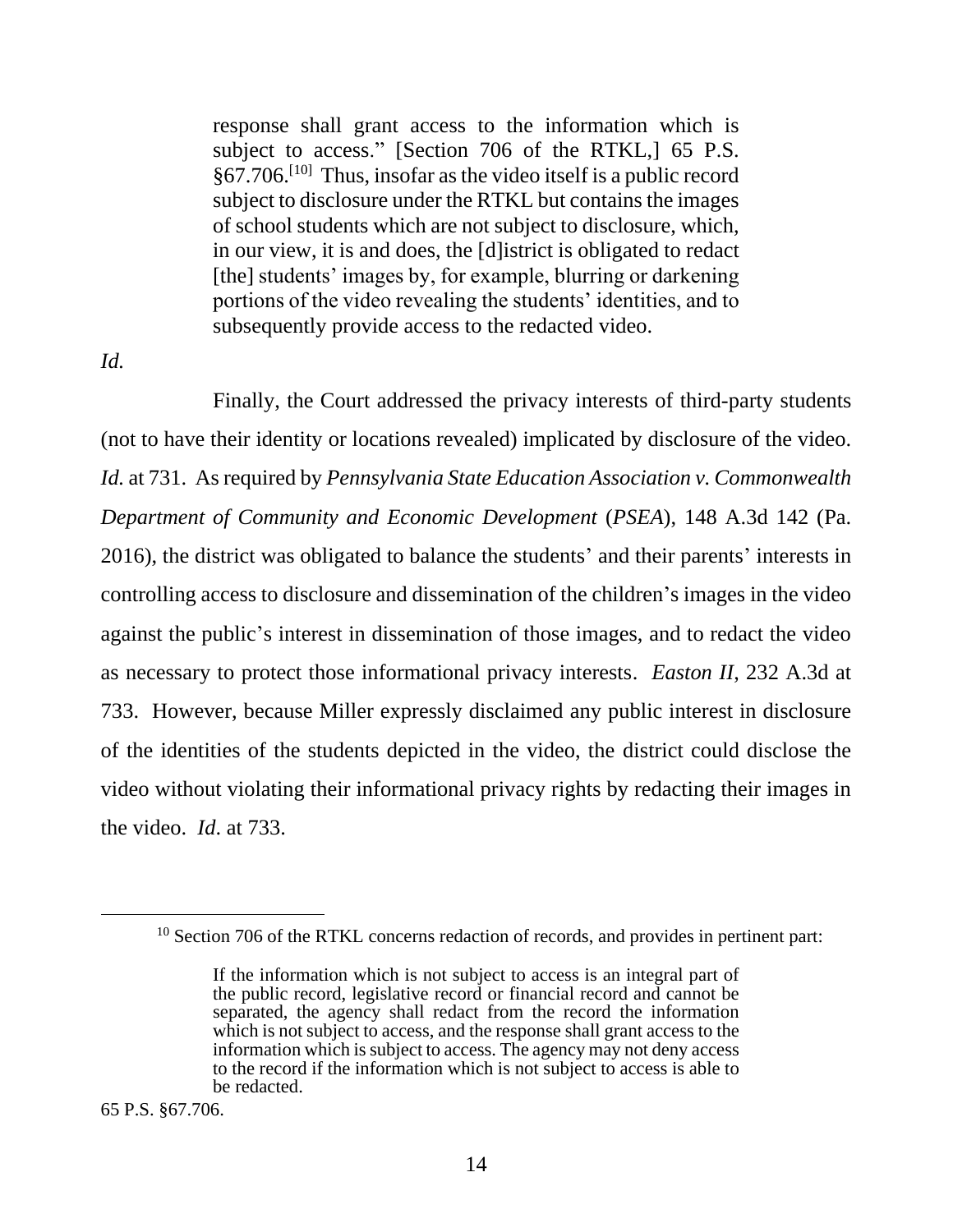Applying these precepts, the Supreme Court concluded this Court did not err in ordering disclosure of the requested video (albeit based on an entirely different rationale) and directed that the district may release the video, despite its status as an education record, provided that the students' personally identifiable information was redacted before the video was released.<sup>11</sup> *Id.* at 734.

## **B. Application of** *Easton II* **to the Case** *Sub Judice*

The burden to prove the applicability of an exemption rests with the School District under 65 P.S. §67.708(a). "Importantly, the local agency has the burden of proving that a record is exempt from public access 'by a preponderance of the evidence.'" *Easton II*, 232 A.3d at 724.

*Easton II* teaches that Pennsylvania's RTKL provides two possible exceptions pursuant to which the video may be exempt from disclosure: (1) RTKL section  $708(b)(1)(i)$  (disclosure would result in the loss of Federal funding); and (2) RTKL section 305(a)(3) (record exempt from disclosure under Federal law). Analysis of either exception requires a preliminary determination of whether the video constitutes an "education record" protected under FERPA. As such, it must first be determined whether the video recording is an "education record" under FERPA.

### **1. Whether the Video is an "Education Record" under FERPA**

To establish that a document is an "education record" under FERPA, the document must "directly relate[] to a student" and be "maintained" by the school. 20 U.S.C. §1232g(a)(4)(A).

#### **a. Directly Related**

Pursuant to *Easton II*, a video is "directly related" to a student when the school uses it for disciplinary action (or other official purposes) involving the student

<sup>&</sup>lt;sup>11</sup> Again, only a plurality of the Court joined the decision requiring redaction of the video.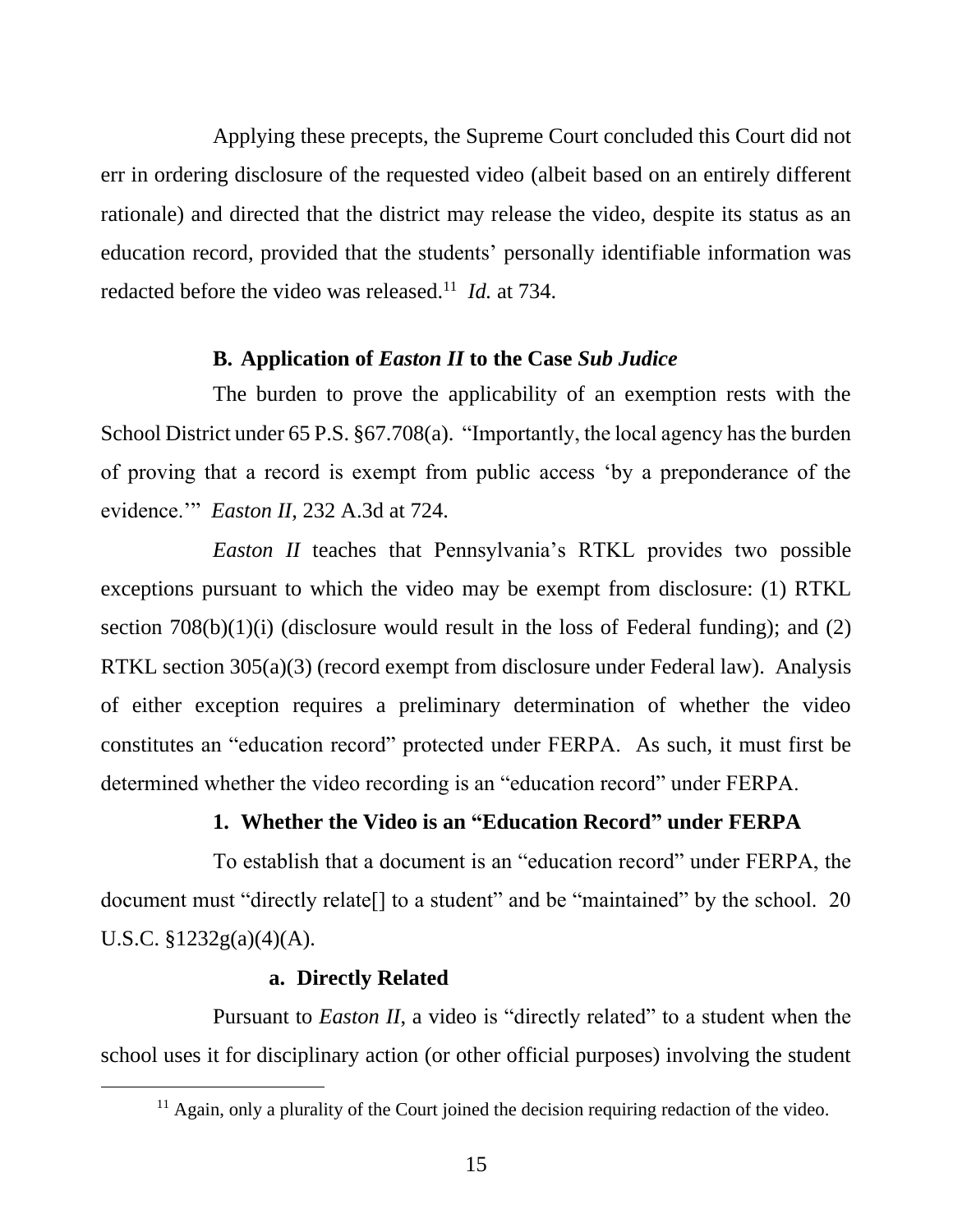(including the victim of any such disciplinary action), or when the video contains a depiction of an activity that resulted in use of the video for disciplinary action (or other official purposes) involving the student, or that shows a student getting injured, attacked, victimized, becoming ill, or having a health emergency, or when the video otherwise contains personally identifiable information contained in a student's education record. *Easton II*, 232 A.3d at 729 (quoting USDOE FAQs on Photos and Videos under FERPA).

Applying *Easton II*, we find the video in question is "directly related" to the student because it shows the student involved in an altercation with a parent, and this warranted preservation of the video for purposes of disciplining the student. *Easton II*, 232 A.3d at 730. Assistant Superintendent McConnell established that the video captured what happened on the bus during the February 16, 2016 physical confrontation between a student and a parent. The School District downloaded the video for the purpose of investigating each student on the bus to determine whether it should discipline any of the students involved. The video was relied upon during the School District's investigation of the incident and the disciplinary action ultimately imposed against several students and a staff member. (R.R. at 239a; 267a-68a.)

#### **b. Maintained**

The School District also established that the video was "maintained" by it. FERPA requires that the putative record be "maintained by an educational agency or institution or by a person acting for such agency or institution." 20 U.S.C. §1232g(a)(4)(A)(i)-(ii). In *Easton II*, the Supreme Court did not require any specific maintenance protocol for the video and recognized that, so long as "the [d]istrict does not dispute that it maintained the video," this was sufficient to establish the video was "maintained by" the district. *Easton II*, 232 A.3d at 730 n.14. Here, the record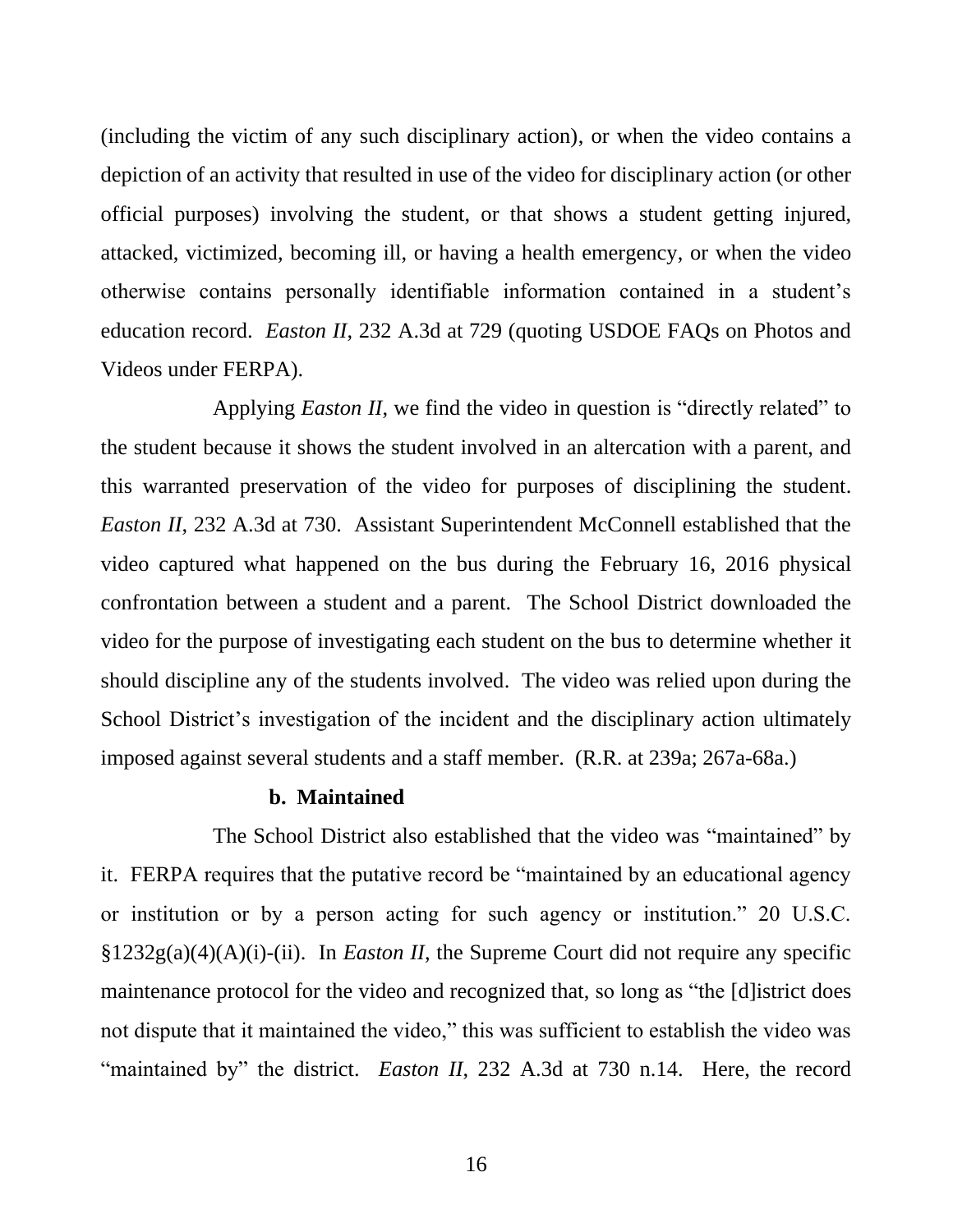establishes the video is maintained by the School District in a single location and as part of its permanent records. Assistant Superintendent McConnell was charged by the School District with maintaining the video. (R.R. at 25a-26a, 240a, 265a.) She testified that the video was maintained in a fireproof safe locked in the desk inside her office. The video is, therefore, "maintained by" the School District pursuant to *Easton II*.

Because the School District established that the video is both "directly related" to a student and "maintained by" the School District, we find that the video is an "education record" under FERPA and pursuant to *Easton II*. 12

# **2. Whether the School District Established the Loss of Funds Exemption Under RTKL Section 708(b)(1)(i)**

A finding that the video is an "education record" does not end the inquiry. To avail itself of the loss of funds exemption under section 708(b)(1)(i) of the RTKL, the School District had the burden to prove by a preponderance of the evidence that disclosure of the video "would result in the loss of Federal or State funds." 65 P.S. §67.708(b)(1)(i). It failed to do so.

As explained in *Easton II*, for a school district to lose funding under FERPA, two conditions must be met. The school district must currently receive, or be eligible to receive, funding through an applicable program that would be lost by its violation of FERPA, *and* the school district must have a "policy or practice" of "releasing," "permitting the release of," or "providing access to" protected education records or personally identifiable information contained in those records. *Easton II*, 232 A.3d at 727 (citing 20 U.S.C. §1232g(b)(1)-(2)).

First, as in *Easton II*, the first condition is not at issue. Neither Fox, nor any of the tribunals below, raised or disputed the School District's Federal funding

<sup>12</sup> Fox does not dispute that, under the Supreme Court's holding in *Easton II*, the video at issue is an "education record." (Fox's Suppl. Br. at 5.)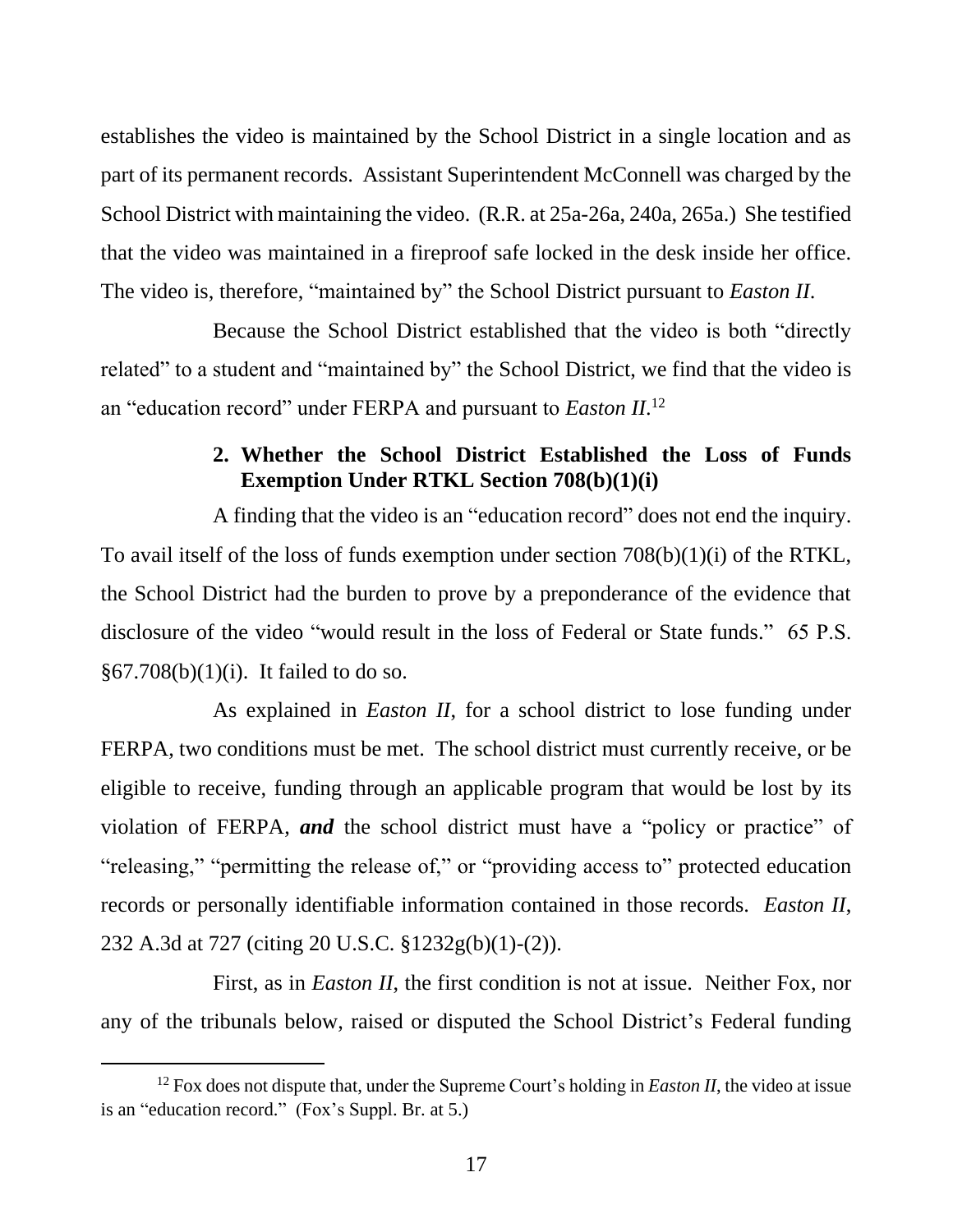eligibility. Accordingly, we conclude that the first condition, *i.e.*, that the School District was eligible to receive applicable Federal funding, was established.

However, the same is not true with respect to the second condition. The School District argues that disclosure of the "education record" (*i.e.*, the video) under these circumstances would amount to a "policy or practice" that would result in its loss of Federal funding under FERPA. (School District's Suppl. Br. at 34.) In other words, it is the School District's position that it will lose Federal funding under FERPA if it was ordered to disclose the video in these RTKL proceedings. We are not convinced.

To lose available funds under FERPA, the school district must engage in repeated or systematic violations of student privacy. *Easton II*, 232 A.3d at 727. The School District argues that it should not be required to establish a "policy or practice" in order to invoke the exemption in section 708(b)(1)(i) of the RTKL. (School District's Suppl. Br. at 33.) However, we do not read *Easton II* as requiring a school district which is the subject of a RTKL request to *prove* it systematically and repeatedly engages in such practice in order to successfully invoke the loss of funds exemption under section  $708(b)(1)(i)$  of the RTKL. When discussing the "policy or practice" condition, the *Easton II* Court was explaining what type of conduct could cause a school district to lose available funds under FERPA, while making clear that a single or exceptional instance does not qualify as a "policy or practice" as contemplated by section  $1232g(b)(1)-(2)$  of FERPA. *Easton II*, 232 A.3d at 727-28. According to *Easton II*, there must be systematic and repeated instances of releasing private student information without parental consent to lose funding. In other words, under FERPA, the punishment for the repeated disclosure of private education records without parental consent is the loss of Federal funding. This is the sort of conduct that could result in a school district losing funding under FERPA – as opposed to a one-time order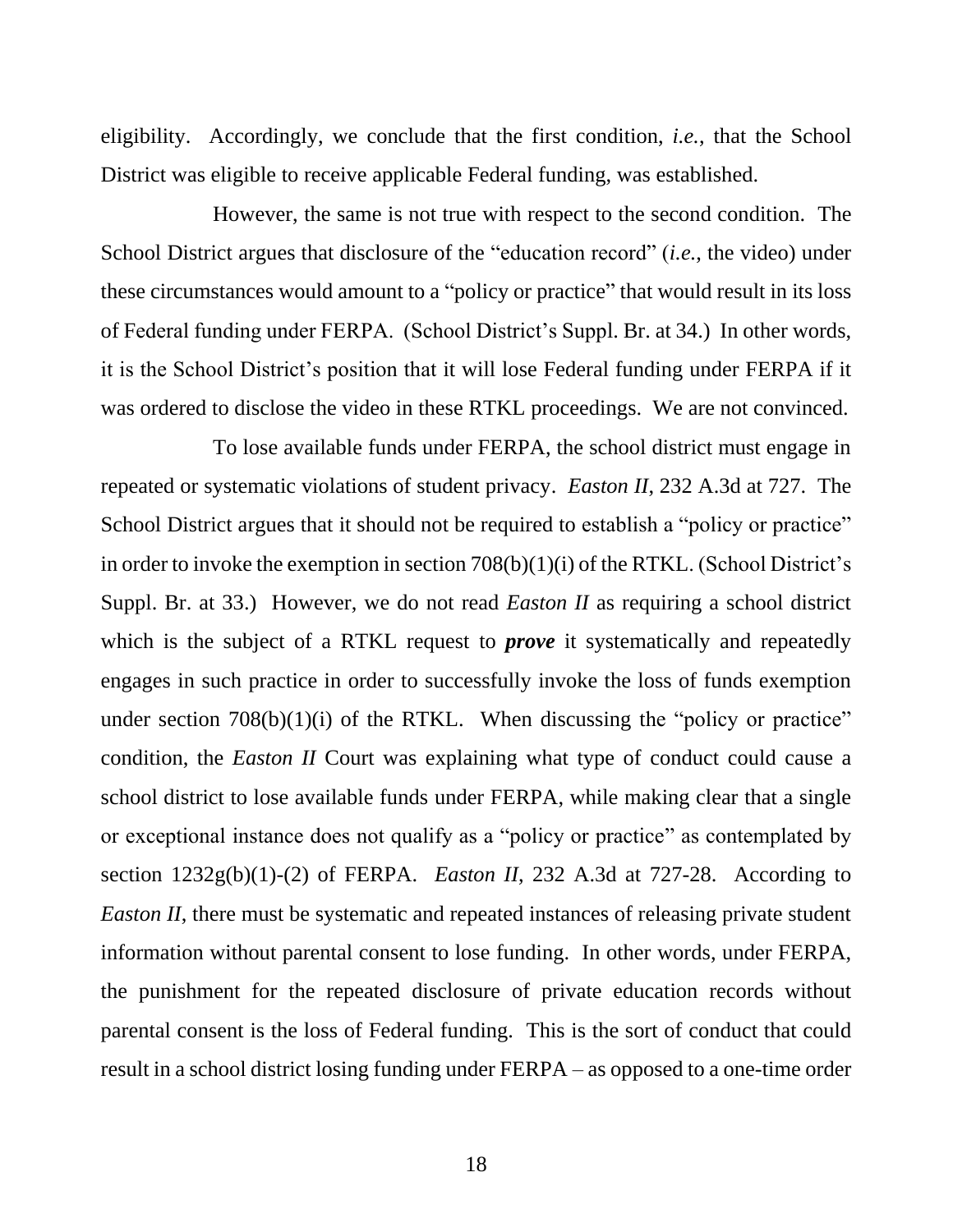to release a video in a RTKL dispute. Furthermore, as the *Easton II* Court observed, the School District's disclosure of the video in this instance would be without consequence because it would be at the direction of the OOR or a judicial order. *Id.* (citing 20 U.S.C. §1232g(b)(2)(B)).

Instantly, for the exemption under section  $708(b)(1)(i)$  of the RTKL to apply, it was incumbent upon the School District to establish that it will lose Federal or state funds if it releases the video to Fox in these RTKL proceedings. 65 P.S. §67.708(b)(1)(i). Like the school district in *Easton II*, the School District here relied on FERPA as the basis for its claim that it will lose available funds. However, to lose funds under FERPA, a school district must have, *inter alia*, engaged in a "policy or practice" of disclosing private student information without parental consent. There is nothing in the record which established that the School District has a policy or practice of releasing private school records without parental consent. In fact, Assistant Superintendent McConnell testified that the School District has never been penalized by the USDOE for a violation of FERPA. (R.R. at 274a.) Because a public disclosure of the video at the behest of the OOR or a court would not result in loss of funds under FERPA, we must conclude that the School District failed to establish that it was entitled to withhold public release of the video under the loss of funds exemption in section 708(b)(1)(i) of the RTKL, 65 P.S. §67.708(b)(1)(i).

# **3. Whether the Video is a Public Record Exempt from Disclosure Under RTKL Sections 102 and 305(a)(3)**

Next, the School District argues that the video may be withheld under section  $305(a)(3)$  of the RTKL, 65 P.S.  $\S 67.305(a)(3)$  (exempting from disclosure records that are exempt from disclosure under any other Federal . . . law or regulation)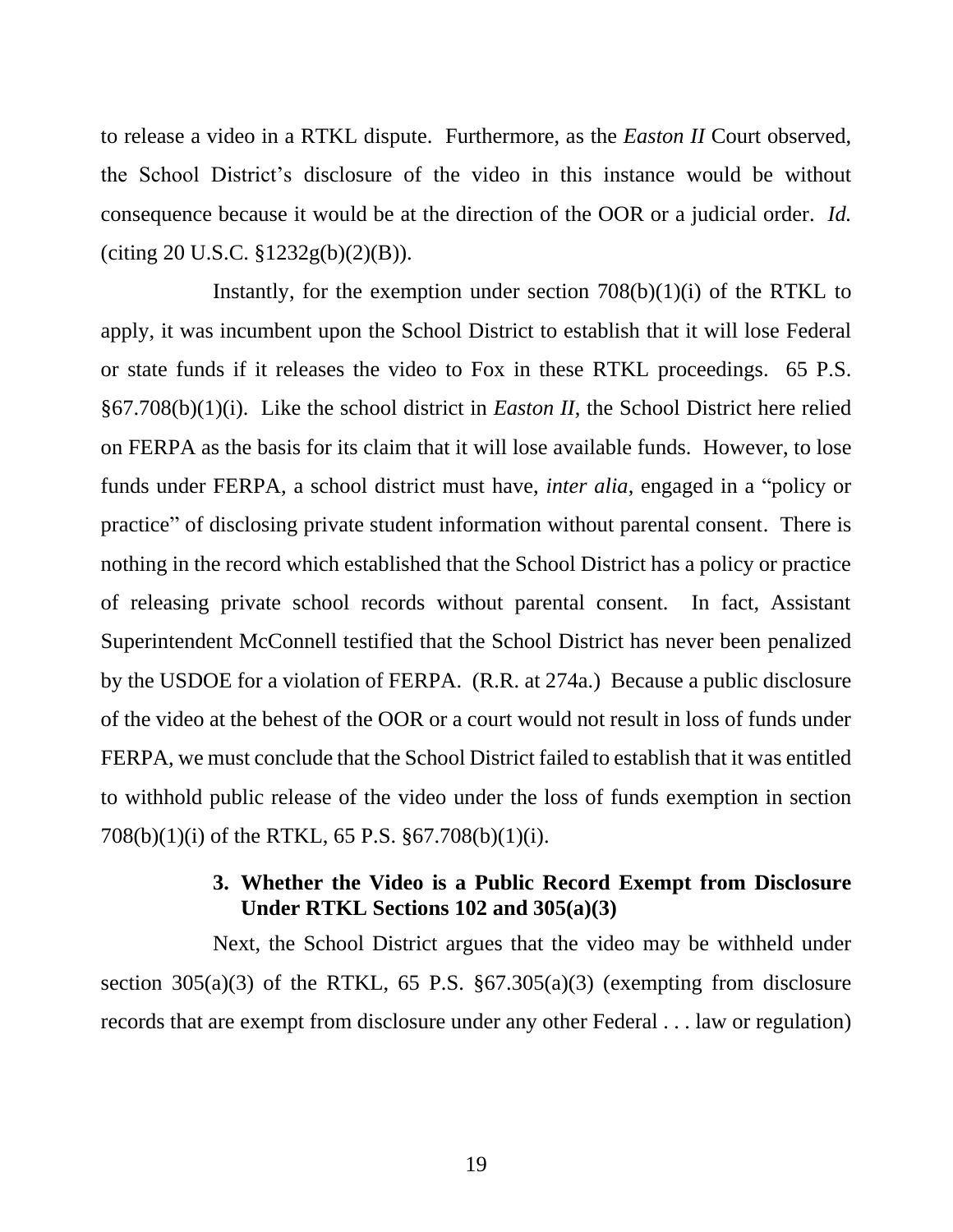on the basis that it is exempt from disclosure under Federal law or regulation, *i.e.*, FERPA.<sup>13</sup> Again, we disagree.

As *Easton II* teaches, not all "education records" are automatically protected from disclosure under FERPA. FERPA regulations *allow* schools to release "education records" or information without consent when all personally identifiable information has been removed. 34 C.F.R.  $\S 99.31(b)(1)$  ("An educational agency ... may release the records or information without the consent required by [section] 99.30 . . . after the removal of all personally identifiable information."). *Easton II*, 232 A.3d at 729-30. Redaction of the students' identities eliminates the potential privacy harm that the FERPA prohibition seeks to protect and eliminates the need for parental consent as well. *Id.* Once redacted, the video does not run afoul of FERPA's coverage and thus eliminates 65 P.S. §67.305(a)(3) as a basis for exemption, as it no longer would be exempt under Federal law or regulation. 14

Accordingly, redacting students' images removes any argument that the video is a public record and exempt under Federal law or regulation, and thus removes any argument by the School District that it is exempt under 65 P.S. §67.305(a).

<sup>&</sup>lt;sup>13</sup> Because the parties did not raise it, we did not address whether the video was a public record exempt from disclosure under RTKL sections 102 and 305(a)(3) in our original opinion. Nevertheless, because the Supreme Court included the discussion as part of its analysis in *Easton II*, we directed the parties to provide supplemental briefing on the issue so that we could address it on remand.

<sup>&</sup>lt;sup>14</sup> The School District urges us not to follow *Easton II* because the Supreme Court did not reach a majority regarding the disclosure of a video that is capable of being redacted. Only three Justices opined it was "clear from the regulations promulgated pursuant to FERPA [that] even an education record ordinarily protected from disclosure . . . may be disclosed without consent if the student's personally identifiable information has been removed." *Easton II*, 232 A.3d at 730 (citation omitted). The remaining Justices opined that the redaction question was not before the Court and they declined to join that part of the decision. *Id.* at 731, 735-37. Regardless of whether the issue was properly before the Supreme Court, the School District has advanced nothing to suggest that the Supreme Court's plurality's analysis of the substantive merits of the issue was incorrect.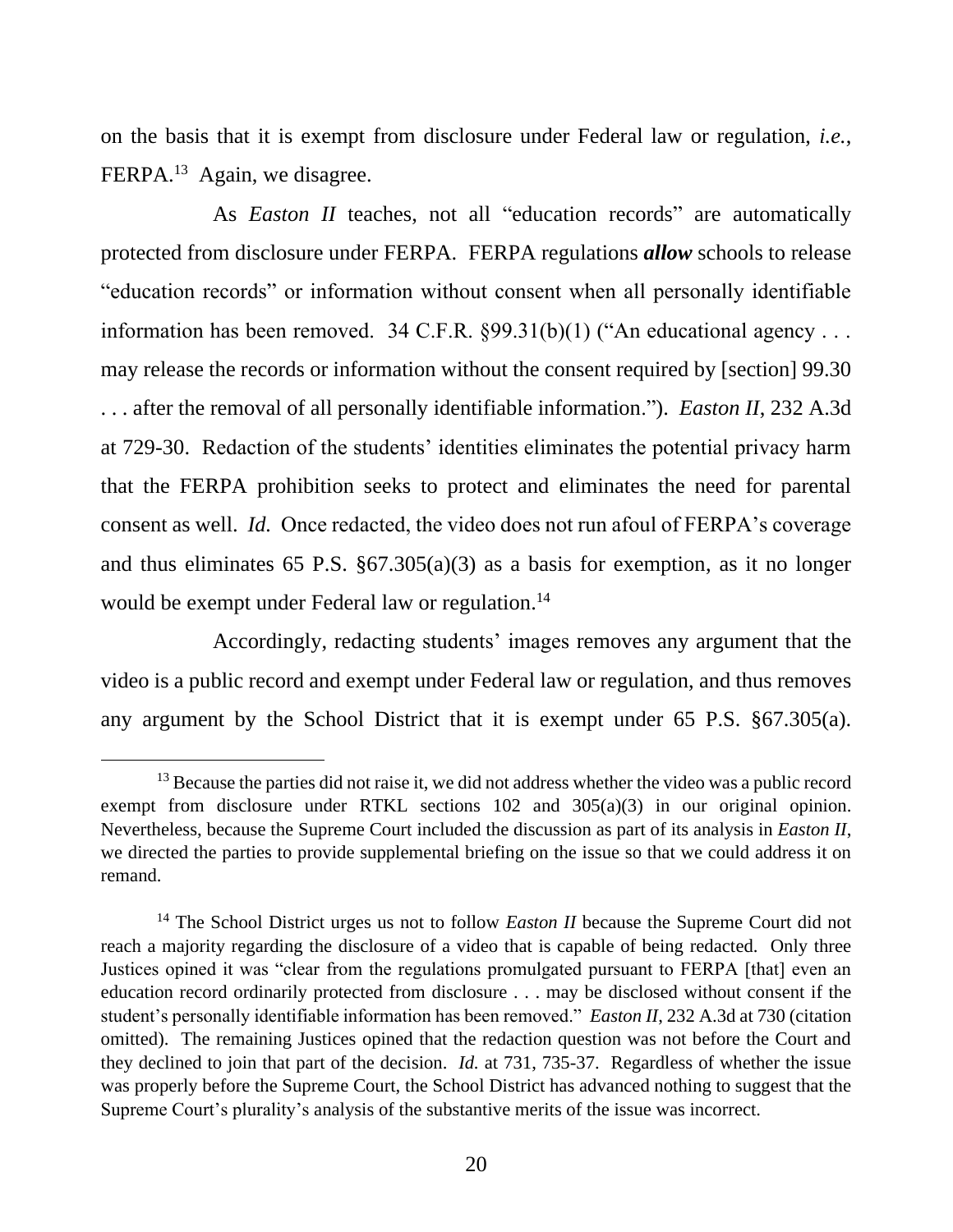Furthermore, as in *Eason II*, Fox has indicated that it has no interest in the identity of the other "non-involved" third-party students. (Fox's Suppl. Br. at 14.) Therefore, it is unnecessary for the School District to conduct the balancing test espoused in *PSEA* to weigh these students' rights to privacy against the public's right to know. *See Easton II*, 232 A.3d at 733. Personally identifiable information must be redacted.

#### **4. Redaction**

Finally, the School District argues that, even if the video was redacted to blur the identity of the student who was involved in the fracas – everyone would know exactly who the student is because the news coverage and public legal filings identify the involved student and the adult by name. The School District argues that redaction would, therefore, not cleanse the video as contemplated by FERPA and the video's disclosure in redacted form would be tantamount to releasing an un-redacted and fully identified education record in violation of FERPA. Therefore, the School District posits, because the video cannot be successfully redacted, it should be exempt from disclosure under FERPA, and the exemption in section 305(a)(3) of the RTKL (record is exempt from disclosure under Federal law) is triggered. 65 P.S. §67.305(a)(3).

We find the argument to be somewhat circular. As the Supreme Court observed in *Easton II*, the purpose of the protective provisions of FERPA is to allow access by parents to the student records and to provide a measure of privacy in those records. *Easton II*, 232 A.3d at 724. If, as the School District alleges, the student involved has already been publicly identified, both in a public hearing and in the press along with the adult involved, then withholding the video would not serve the purposes of protecting the privacy of the student under FERPA. It is thus a stretch on the part of the School District to argue that the video would be exempt from disclosure under FERPA for the reason that the identity of the student is already known.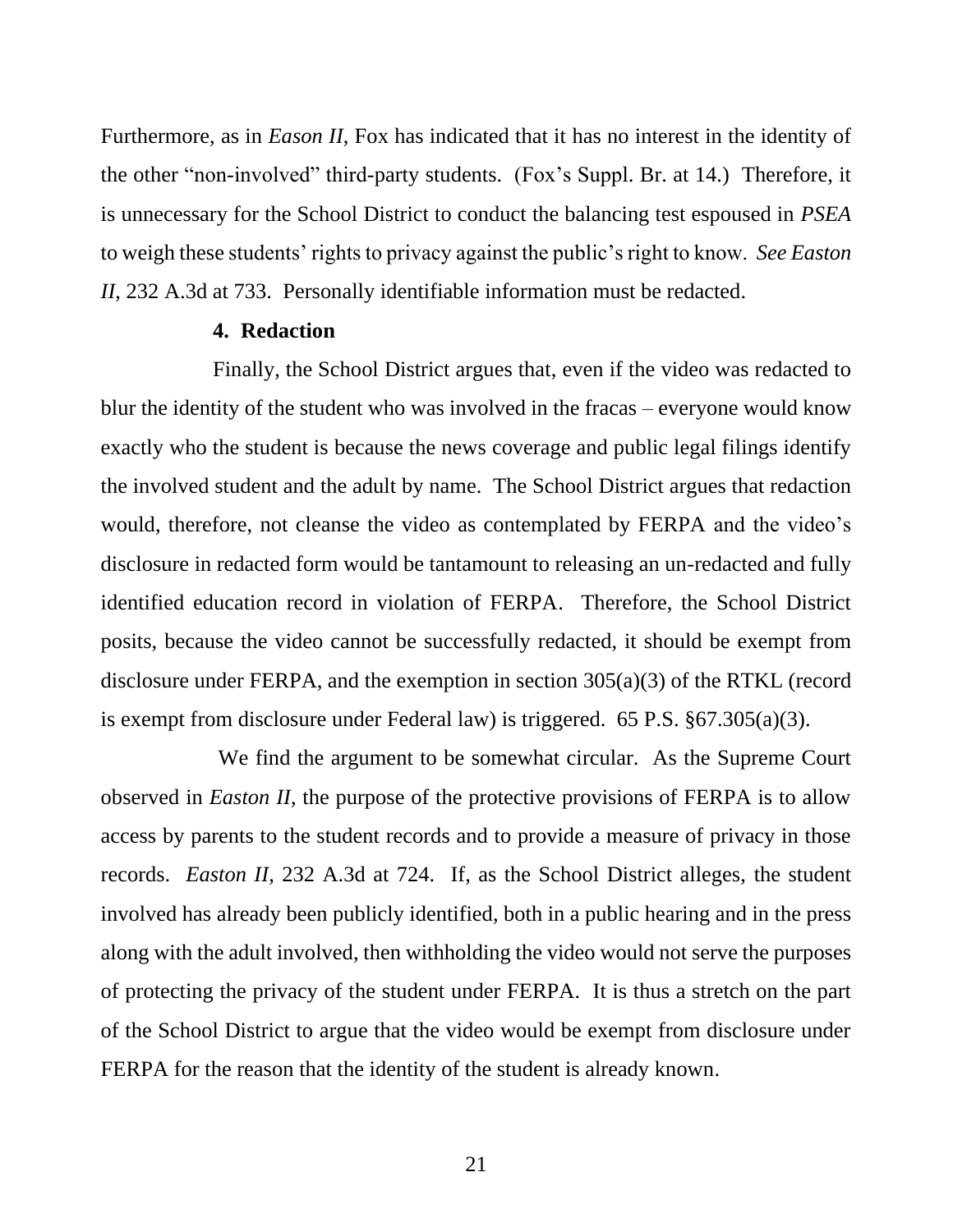Alternatively, the School District argues that, even if redaction could remove all personally identifiable information, redaction is not appropriate because the School District established it does not have the technological capability to do so. The School District points out that Assistant Superintendent McConnell testified that the School District does not have the capability to redact, pixelate, or do anything to obscure the images of students on any individual video. (R.R. at 241a.) Therefore, the School District claims, "it has been well-established in the record from the inception of this case that [it] does not have the technological capability to redact the video recording." (School District's Br. at 28.) However, this argument ignores that the trial court did not credit Assistant Superintendent McConnell's testimony that redactions were technologically or financially unachievable. The sole evidence of record to support the claim is the single, unsupported statement of the School District's witness, Assistant Superintendent McConnell, who testified that the School District did not have the ability to redact, pixelate, or do anything to obscure the images of students on any individual video. (R.R. at 241a.). The School District submitted no other testimony nor evidence in support of that statement including on what basis Assistant Superintendent McConnell came to that conclusion. There was no testimony that she had personal knowledge of the technological capabilities of the School District nor that she had consulted with its IT Department to explore what was and was not possible in that regard. In fact, the trial court held that "[a]lthough [Assistant Superintendent McConnell] testified that the [School] District did not have the capability to blur out individual students (N.T. at 14), *it is not impossible to do so*. There are several video editing software and/or programs that would allow for portion of a video recording to be blurred, *i.e.*, student faces and identifying information." (Trial court op., 8/1/17 at 10) (emphasis added).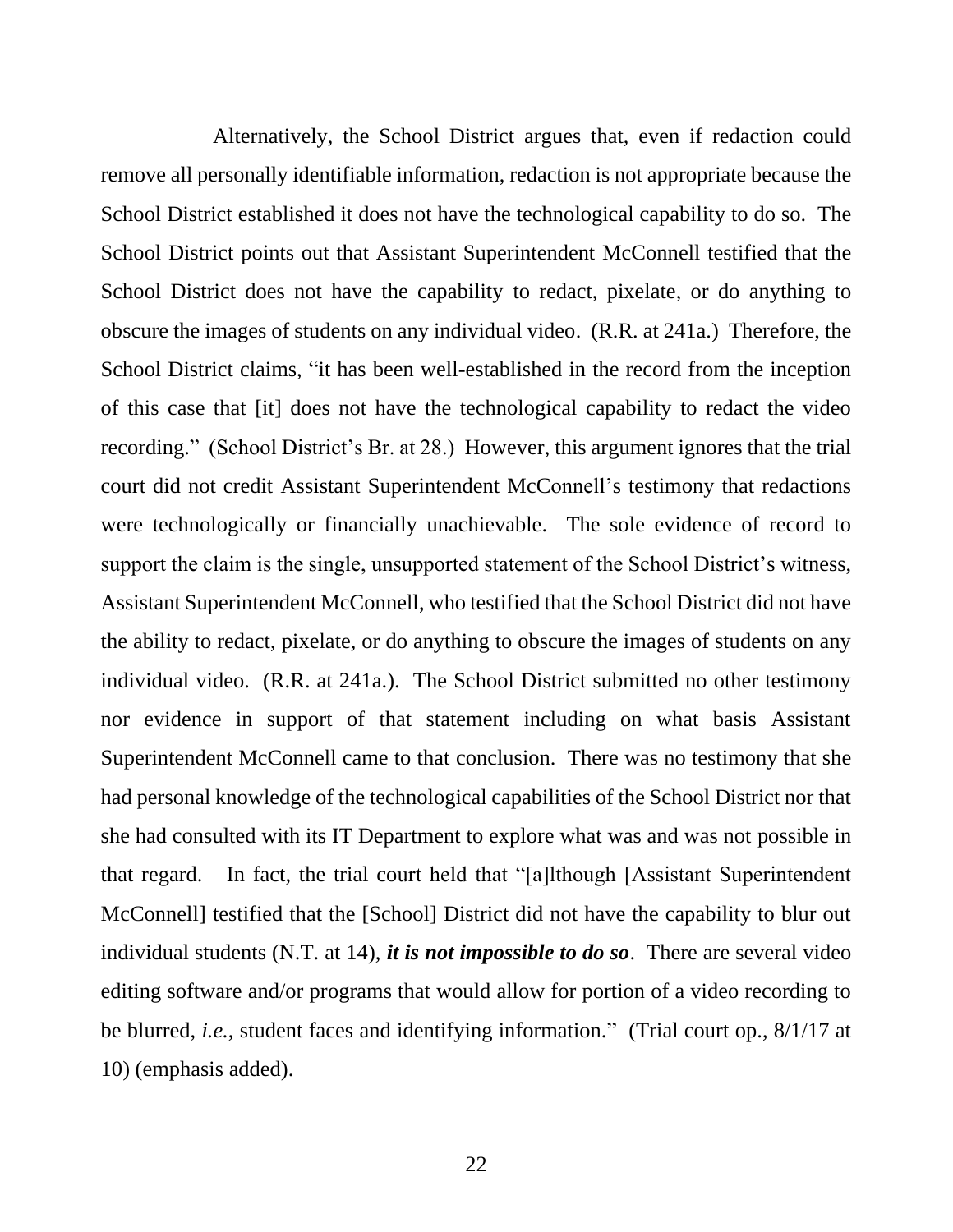The trial court's observations in this regard are consistent with a Federal circuit court of appeals, which was recently presented with a similar argument in a case under the federal Freedom of Information Act, 5 U.S.C. §552. In *Evans v. Federal Bureau of Prisons*, 951 F.3d 578 (D.C. Cir. 2020), the government claimed it could not segregate out of a prison surveillance video information of non-involved individuals. However, the court was skeptical that the task was impossible and did not accept the evidence:

> [I]t is not at all clear from the government's affidavit why it cannot segregate the portions of the record that do not do so. More specifically, we live in an era in which teenagers regularly send each other screenshots from all sorts of video media. Presumably, most of these teenagers have fewer resources than the United States government. It is not at all clear why the government could not at least isolate some screenshots that would meet the same sort of segregability standards typically applied to printed material.

> The government further does not explain why it cannot by use of such techniques as blurring out faces, either in the video itself or in screenshots, eliminate unwarranted invasions of privacy. The same teenagers who regale each other with screenshots are commonly known to revise those missives by such techniques as inserting cat faces over the visages of humans. While we do not necessarily advocate that specific technique, we do hold that the government is required to explain why the possibility of some similar method of segregability is unavailable if it is to claim the protection of the exemption.

*Id.* at 587.

Here, the trial court, as factfinder, concluded that redaction was "not impossible." This Court will not disturb that finding.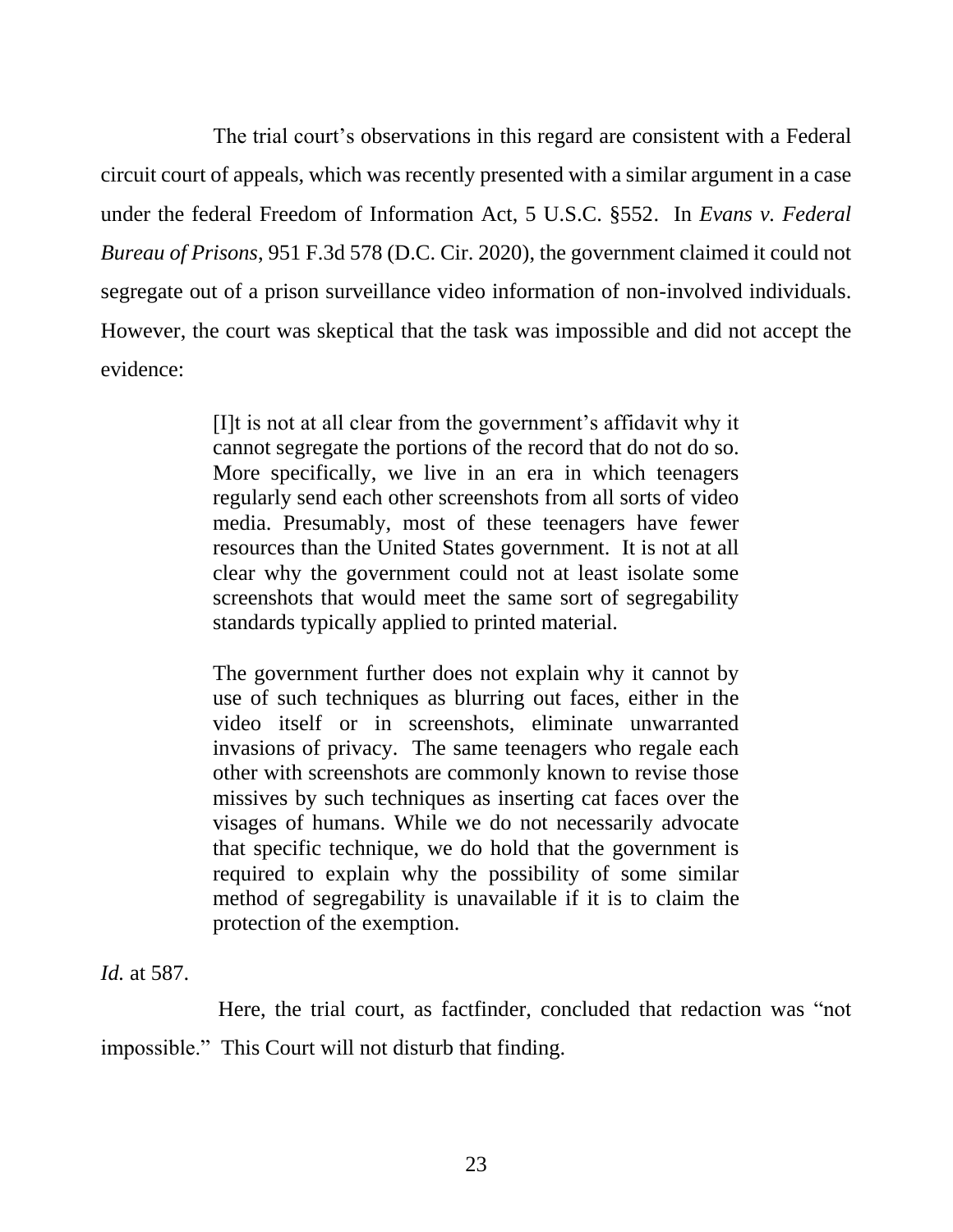# **Conclusion**

Due consideration having been given to the Supreme Court's decision in *Easton II*, we affirm the order of the trial court and remand the matter with instructions to redact the personally identifiable information of all students depicted in the video.

> \_\_\_\_\_\_\_\_\_\_\_\_\_\_\_\_\_\_\_\_\_\_\_\_\_\_\_\_\_\_\_\_ PATRICIA A. McCULLOUGH, Judge

Judge Fizzano Cannon did not participate in this decision.